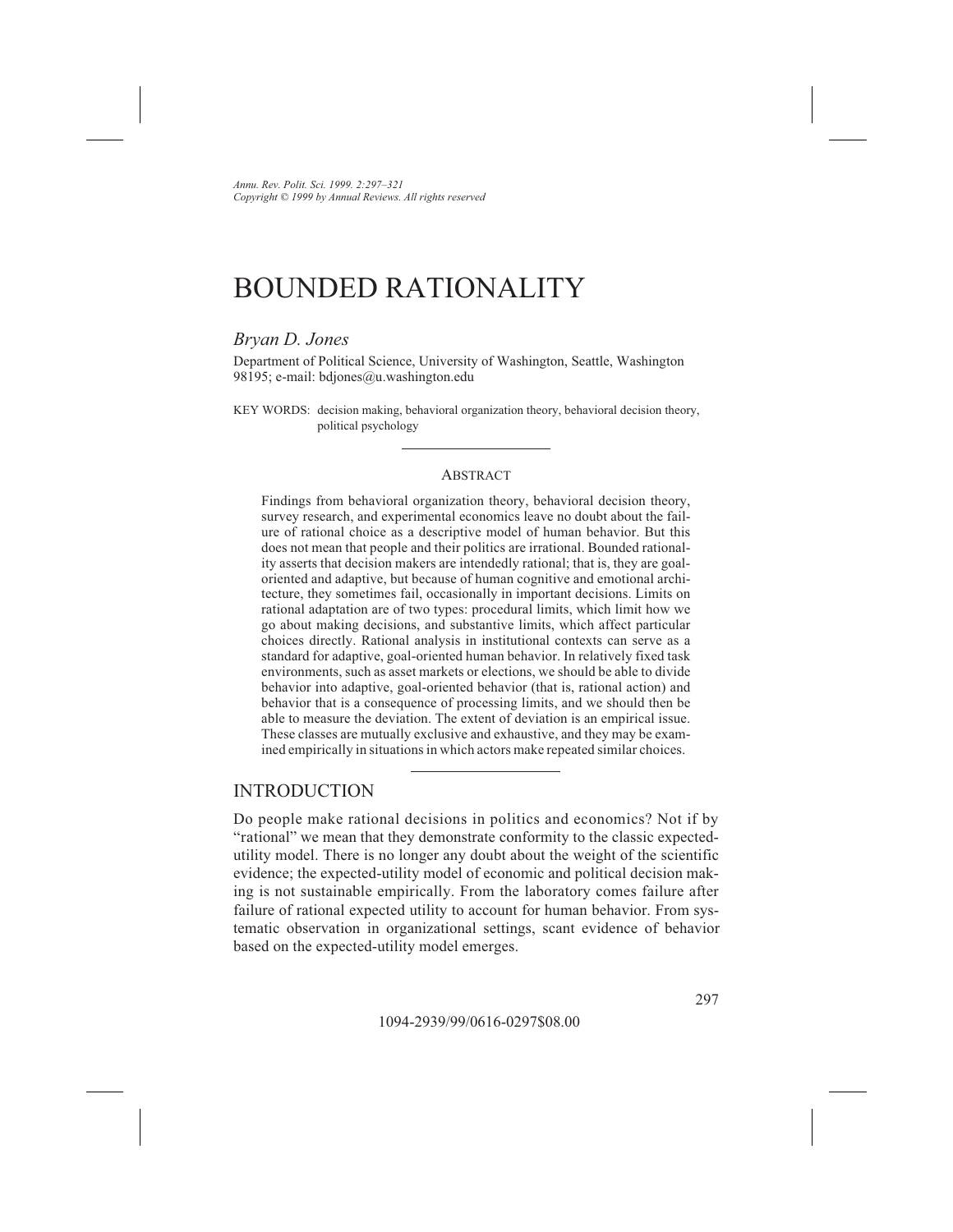Does this mean that people (and therefore their politics) are irrational? Not at all. People making choices are intendedly rational. They want to make rational decisions, but they cannot always do so.

The implication for politics is that rational responses to the environment characterize decision making generally, but at points—often important points—rationality fails, and as a consequence there is a mismatch between the decision-making environment and the choices of the decision maker. We refer to this mismatch as "bounded rationality showing through" (Simon 1996b).

This conception has an important implication. In structured situations, at least, we may conceive of any decision as having two components: environmental demands (seen by the individual as incentives, positive or negative) and bounds on adaptability in the given decision-making situation. Ideally, an analysis based on rational choice should be able to specify what the environmental incentives are and to predict decisions based on those incentives. What cannot be explained is either random error (even the most rational of us may make an occasional mistake, but these are not systematic) or bounded rationality showing through. Standard statistical techniques give us the tools to distinguish systematic from random factors, so in principle it should be possible to distinguish the rational, adaptive portion of a decision from bounds on rationality.

One may think of any decision as arising from two sources. One is the external environment—how we respond to the incentives facing us. The other is the internal environment—those parts of our internal make-ups that cause us to deviate from the demands of the external environment (Simon 1996b).

We are not, however, thrown into a situation in which all residual systematic deviations from rational choices are treated prima facie as bounded rationality. A very limited set of facets of human cognitive architecture accounts for a very large proportion of the deviations from adaptation. These may be placed into two classes: procedural limits, which limit how we go about making decisions, and substantive limits, which affect particular choices directly. Of procedural limits, I cite two as being extraordinarily important in structured, institutional settings (such as voting in mass publics or in legislative bodies), attention and emotion. Of substantive limits, I cite but one—the tendency of humans to "overcooperate," that is, to cooperate more than strict adherence to rationality would dictate.

The primary argument in this essay is that most behavior in politics is adaptive and intendedly rational but that limits on adaptive behavior, imposed by human cognitive/emotional architecture, may be detected in even the most stable of environments. I advocate a research strategy that explicitly divides political action into the two categories of intended rationality and deviations from (or bounds on) intended rationality and explores empirically the implications for the outputs of institutions and the institutional processes responsible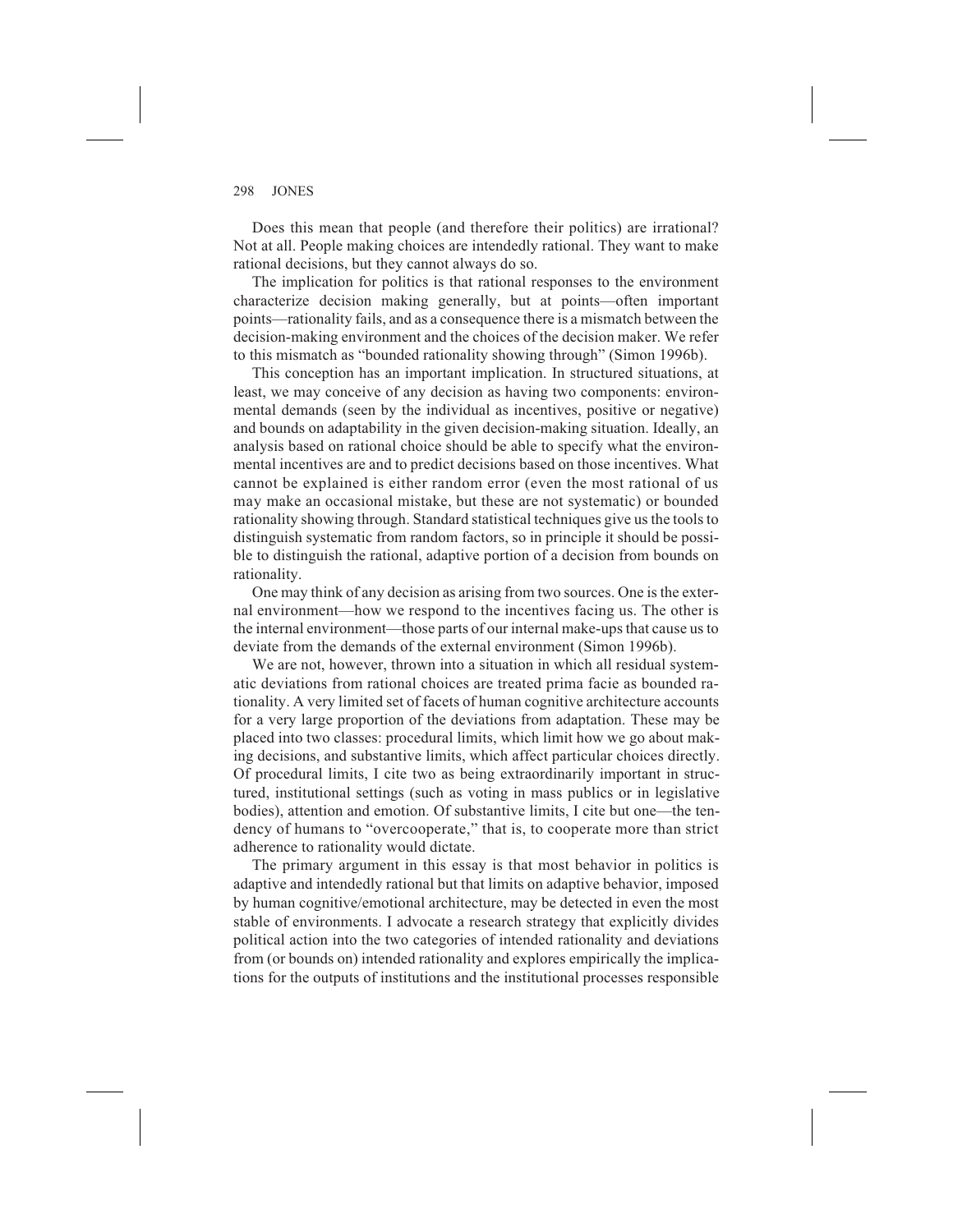for those outcomes. [The analysis presented here is further developed in my *Traces of Eve: Adaptive Behavior and Its Limits in Political and Economic Institutions* (manuscript in preparation).]

## BOUNDED RATIONALITY: BIRTH AND DEVELOPMENT

Bounded rationality is a school of thought about decision making that developed from dissatisfaction with the "comprehensively rational" economic and decision theory models of choice. Those models assume that preferences are defined over outcomes, that those outcomes are known and fixed, and that decision makers maximize their net benefits, or utilities, by choosing the alternative that yields the highest level of benefits (discounted by costs). The subjective expected-utility variant of rational choice integrates risk and uncertainty into the model by associating a probability distribution, estimated by the decision maker, with outcomes. The decision maker maximizes expected utility. Choices among competing goals are handled by indifference curves generally postulated to be smooth (twice differentiable)—that specify substitutability among goals.

A major implication of the approach is that behavior is determined by the mix of incentives facing the decision maker. A second implication is that adjustment to these incentives is instantaneous; true maximizers have no learning curves.

Like comprehensive rationality, bounded rationality assumes that actors are goal-oriented, but bounded rationality takes into account the cognitive limitations of decision makers in attempting to achieve those goals. Its scientific approach is different; rather than making assumptions about decision making and modeling the implications mathematically for aggregate behavior (as in markets or legislatures), bounded rationality adopts an explicitly behavioral stance. The behavior of decision makers must be examined, whether in the laboratory or in the field.

## *The Birth of Bounded Rationality*

Simon (1999; see also Simon 1996a) reminds political scientists that the notion of bounded rationality and many of its ramifications originated in political science. Over his long career, Simon made major contributions not only to political science (as the founder of the behavioral study of organizations) but also to economics (as a Nobelist), psychology (as a founding father of cognitive psychology), and computer science (as an initiator of the field of artificial intelligence).

In the 1940s and 1950s, Simon developed a model of choice intended as a challenge to the comprehensive rationality assumptions used in economics.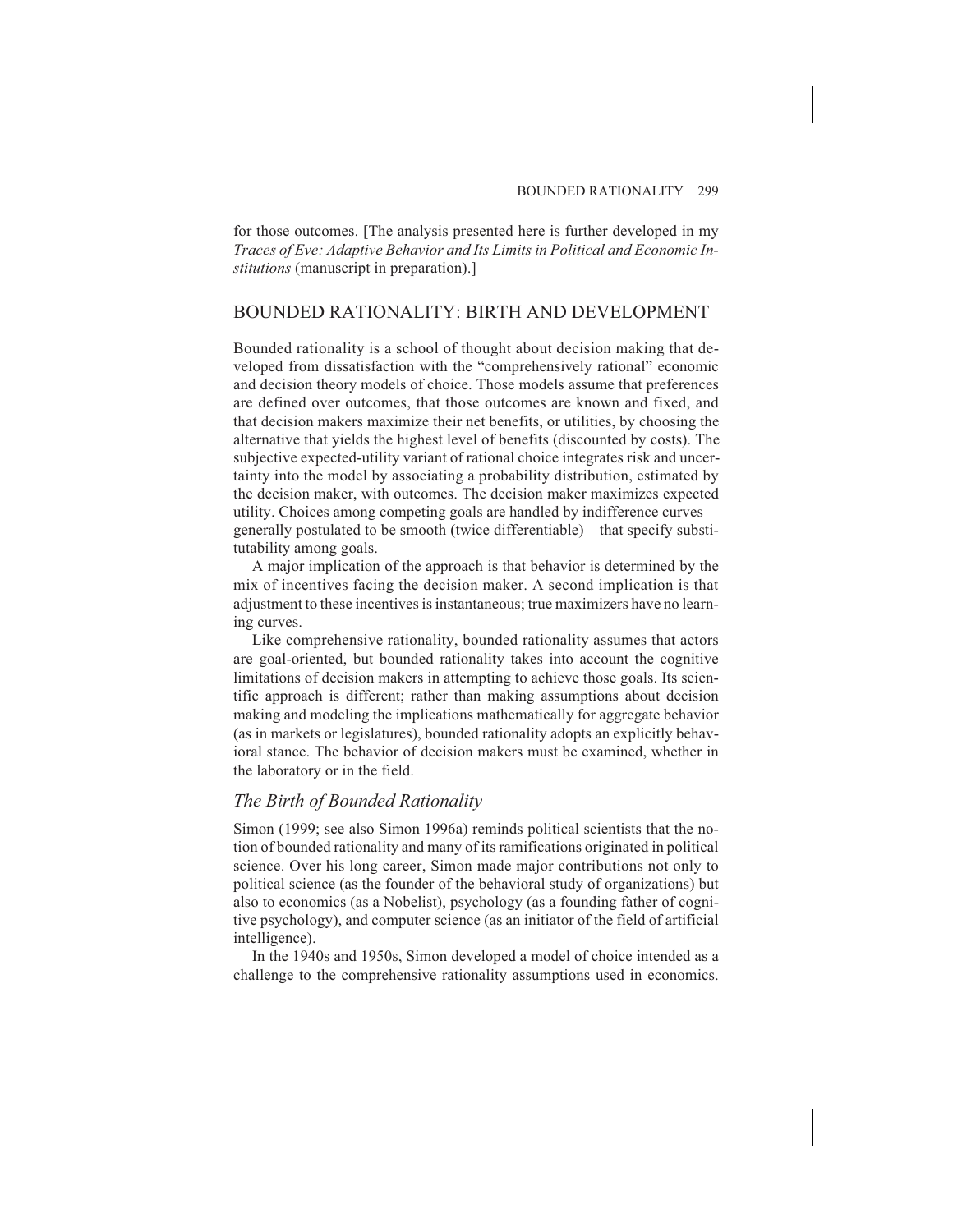The model first appeared in print in *Administrative Behavior* (1947), which critiqued existing theories of public administration and proposed a new approach for the study of organizational decision making. Simon gave great credit for the initiation of his innovative work to the behavioral revolution in political science at the University of Chicago, where he studied for all of his academic degrees. Although most political scientists are aware of Simon's contributions, many fail to appreciate that bounded rationality was the first, and because of its ripple effects in so many disciplines, the most important idea (even academic school of thought) that political science has ever exported.<sup>1</sup>

A brief retelling of the tale is in order. As an undergraduate at the University of Chicago, Simon returned to his native Milwaukee in 1935 to observe budgeting in the city's recreation department. He wrote:

I came as a gift-bearing Greek, fresh from an intermediate price theory course taught by the grandfather of Chicago-School neoclassical laissezfaire economics, Henry Simons.... My economics training showed me how to budget rationally. Simply compare the marginal utility of a proposed expenditure with its marginal cost, and approve it only if the utility exceeds the cost. However, what I saw in Milwaukee didn't seem to be an application of this rule. I saw a lot of bargaining, of reference back to last year's budget, and incremental changes in it. If the word "marginal" was ever spoken, I missed it. Moreover, which participants would support which items was quite predictable.... I could see a clear connection between people's positions on budget matters and the values and beliefs that prevailed in their suborganizations.

I brought back to my friends and teachers in economics two gifts, which I ultimately called "organizational identification" and "bounded rationality." (Simon 1999)

In his autobiography, Simon noted the importance of these two notions for his later contributions to organization theory, economics, psychology, and computer science. "I would not object to having my whole scientific output described as largely a gloss—a rather elaborate gloss, to be sure—[on these two ideas]" (Simon 1996a:88).

Bounded rationality and organizational identification (now considered a consequence of bounded rationality) won ready acceptance in political science, with its emerging empiricist orientation, but they were largely ignored in the more theoretical discipline of economics. Or, as Simon (1999) puts it,

<sup>&</sup>lt;sup>1</sup>Two recent incidents convinced me of the need to remind political scientists that Simon's "tribal allegiance" (1999) is to our discipline. A well-regarded political scientist recently commented, "I didn't know that Simon was a political scientist." In a written review, a cognitive psychologist somewhat haughtily informed me that Simon's work on organizations, and in particular March & Simon's *Organizations* (1958), was intended to extend his work on problem solving to organizational behavior. Of course, the intellectual path was the other way around.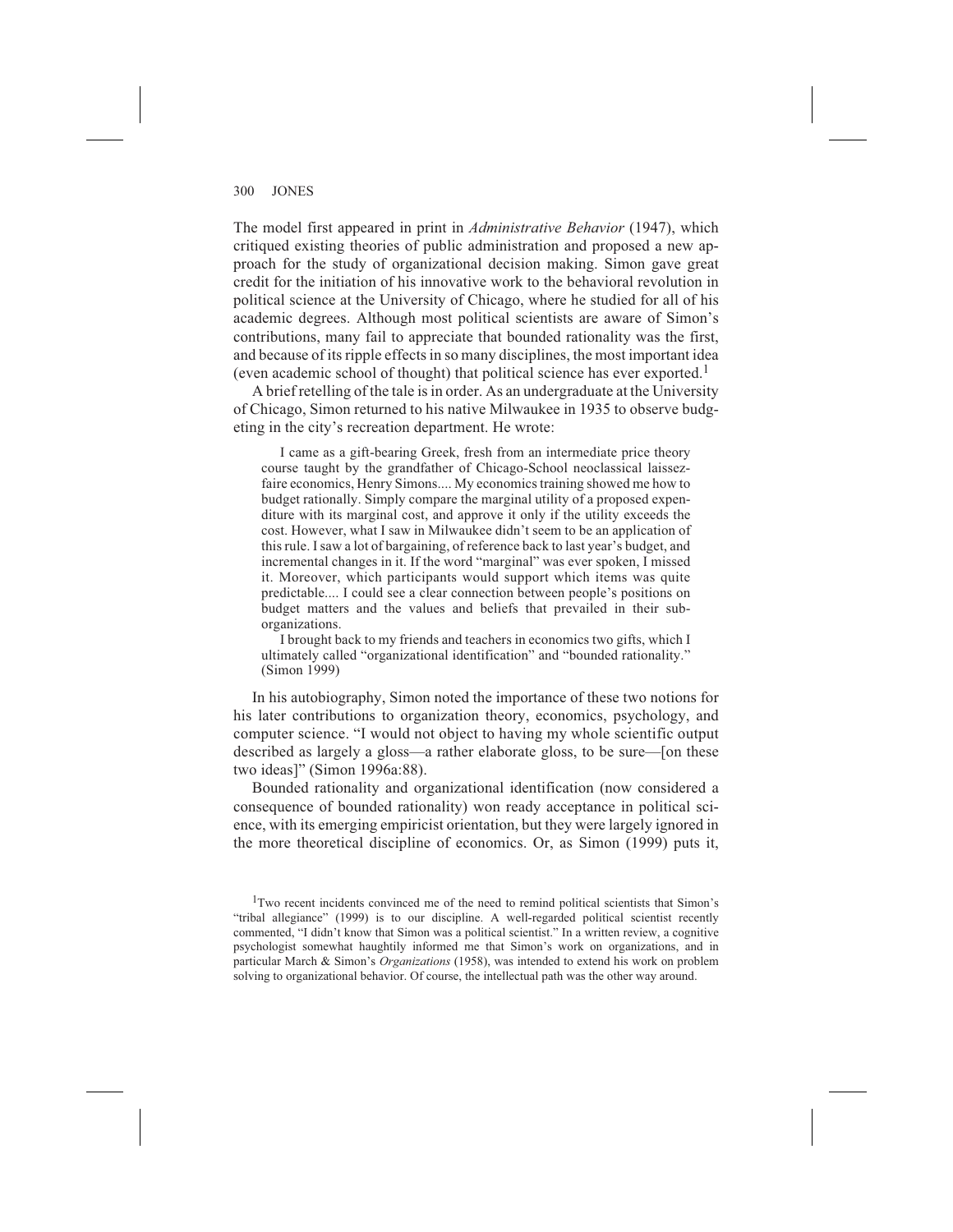economists "mostly ignored [bounded rationality] and went on counting the angels on the heads of neoclassical pins."

# *Procedural Rationality*

Simon spent a great deal of time and energy attacking the abstract and rarefied economic decision-making models. Much of his attack was negative—showing how the model did not comport with how people really made decisions. But Simon also developed what he termed a procedural model of rationality, based on the psychological process of reasoning—in particular his explanation of how people conduct incomplete searches and make tradeoffs between values.

Since the organism, like those of the real world, has neither the senses nor the wits to discover an "optimal" path—even assuming the concept of optimal to be clearly defined—we are concerned only with finding a choice mechanism that will lead it to pursue a "satisficing" path that will permit satisfaction at some specified level of all of its needs. (Simon 1957:270–71)

Simon elaborated on his "satisficing" organism over the years, but its fundamental characteristics did not change. They include the following:

- 1. Limitation on the organism's ability to plan long behavior sequences, a limitation imposed by the bounded cognitive ability of the organism as well as the complexity of the environment in which it operates.
- 2. The tendency to set aspiration levels for each of the multiple goals that the organism faces.
- 3. The tendency to operate on goals sequentially rather than simultaneously because of the "bottleneck of short-term memory."
- 4. Satisficing rather than optimizing search behavior.

An alternative satisfices if it meets aspirations along all dimensions (attributes). If no such alternative is found, a search is undertaken for new alternatives.

Meanwhile, aspirations along one or more dimensions drift down gradually until a satisfactory new alternative is found or some existing alternative satisfices (Simon 1996b:30).

In detailing the general requirements of an organism operating under bounded (as contrasted with comprehensive) rationality, Simon (1983:20–22; see also Simon 1995) notes the following requisites: (*a*) "Some way of focusing attention," (*b*) "a mechanism for generating alternatives," (*c*) "a capacity for acquiring facts about the environment," and (*d*) "a modest capacity for drawing inferences from these facts."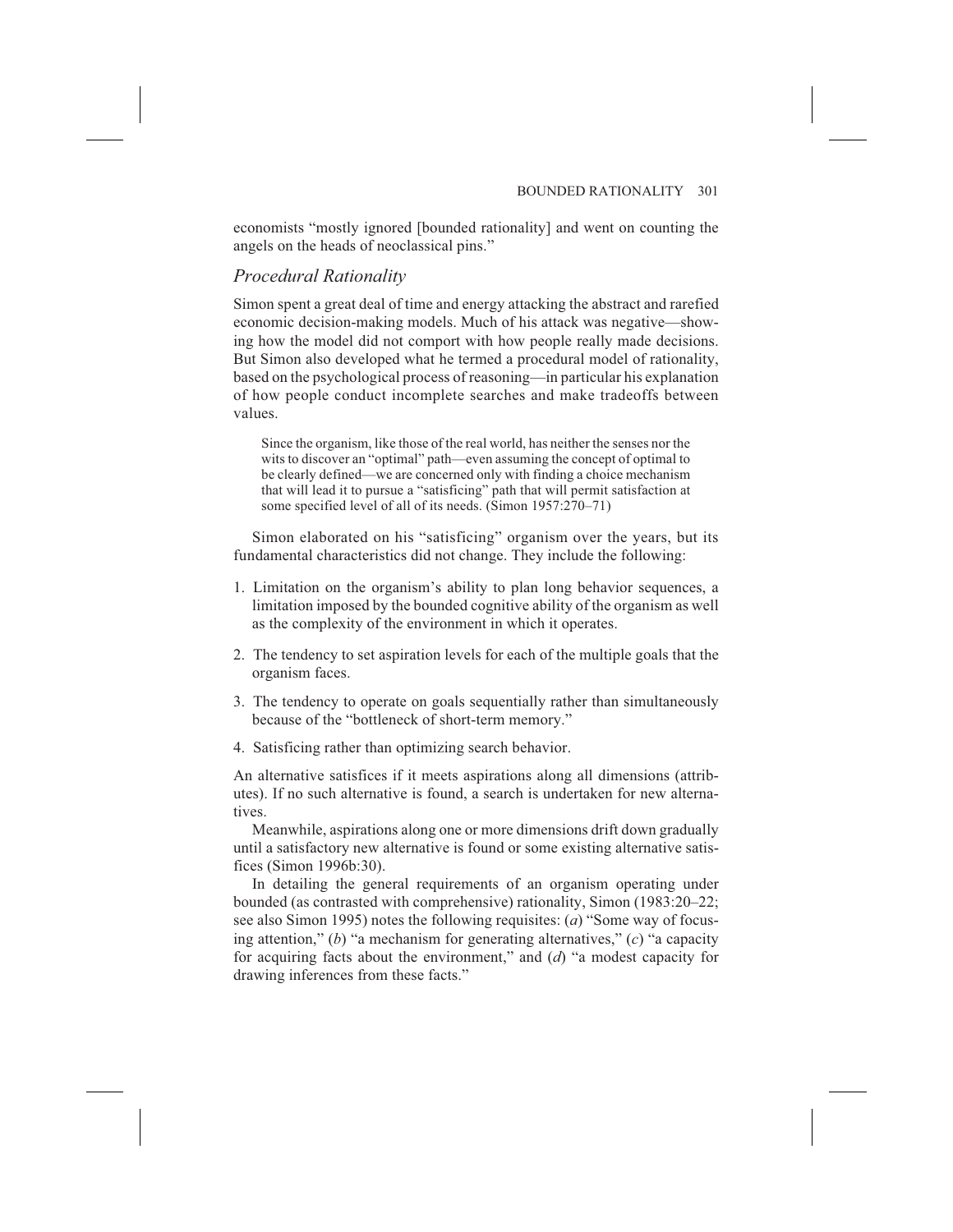I cannot do justice to the importance for other disciplines of Simon's "gloss" on bounded rationality. Just one note: The study of problem solving is grounded in the intended rationality of problem solvers, as is the study of judgment (Newell 1968, 1990). By imposing a task environment, experimenters can examine that part of the problem solver's behavior that may be explained objectively, via the nature of the task environment, and compare it with that part that can be explained only with reference to failures to overcome systematic internal limitations—bounded rationality showing through (Newell & Simon 1972, Simon 1996b).

The principle that rationality is intended but not always achieved, that what "shows through" from the inner environment of the problem solver can be systematically studied, is a principle that I consider extraordinarily useful in the study of human behavior in relatively set institutional task environments.

# BOUNDED RATIONALITY IN POLITICAL SCIENCE

Bounded rationality has been a key component since the 1950s in publicadministration and public-policy studies. In more recent times, partly in reaction to the attitudinal model of voting behavior, the approach has been used to understand political reasoning (Iyengar 1990, Sniderman et al 1991, Marcus & McKuen 1993). Nevertheless, bounded rationality, born in organization theory (Simon 1947), has had its greatest impact in political science in the study of governmental organizations.

The fundamental premise underlying organizational studies in political science is that the behavior of organizations mimics the bounded rationality of the actors that inhabit them (March 1994). This correspondence is not simply an analogy among phenomena at different levels; the relationship is causal. This premise characterized behavioral organization theory generally, along with the insistence that organizational science be grounded in the observation of behavior in (and analysis of data from) organizational settings. The most important components of the political theory of organizations were the concepts of limited attention spans, habituation and routine, and organizational identification. Behavioral organization theory, unlike the subjective expectedutility approach, viewed uncertainty not as simple probabilities attached to specified outcomes, but as infecting the very specification of outcomes themselves.

Over and over again, students of the behavior of public organizations reported findings that did not comport with the demands of "objective rationality" (Simon 1985:294). Search was incomplete, selective, and nonoptimal (Simon 1985, Jones & Bachelor 1994). Decision makers did not need simply to choose among alternatives; they had to generate the alternatives in the first place (Simon 1983, 1996b; Chisholm 1995). Problems were not givens; they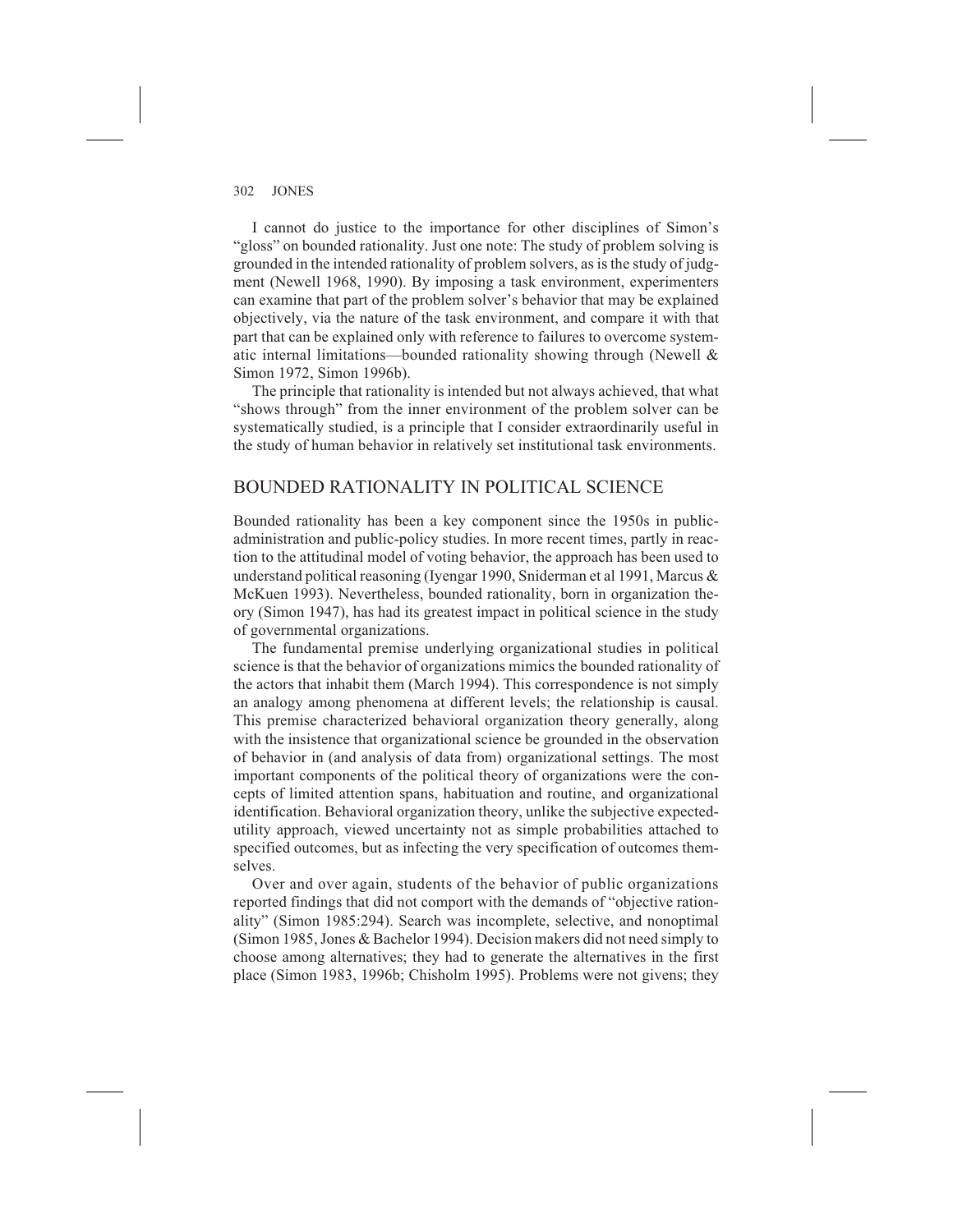had to be defined (Rochefort & Cobb 1994). Solutions did not automatically follow problems; sometimes actors had set solutions ready to apply to problems that could occur (Cohen et al 1972, Kingdon 1996, Jones & Bachelor 1994). Choice was based on incommensurate goals, which were ill-integrated (March 1978; Simon 1983, 1995; Jones 1994). Organizations seemed to have limited attention spans and, at least in major policy changes, serial processing capacity (Simon 1983, Jones 1994, Cobb & Elder 1972, Kingdon 1996).

The three most important strands of research stemming from behavioral organizational theory in political science focused on incremental budgeting, on the impacts of organizational routine on policy outputs, and on policy agendas.

## *Incremental Budgeting*

Incremental decision making was developed not only as a descriptive model of decisions by bounded actors but as a normative mechanism for use in an uncertain world (Lindblom 1959). If people are handicapped by limited cognition, and if the world is fundamentally complex and ambiguous, then it made sense for a decision maker to (*a*) move away from problems, rather than toward solutions; (*b*) make only small moves away from the problem; and (*c*) be willing to reverse direction based on feedback from the environment. Wildavsky (1964; see also Fenno 1966, Meltsner 1971), in his classic observational studies of federal budgeting, noted that such incremental budgeting was governed by decision rules based on two norms: base and fair share. What was the agency's base, and what was a fair share given changes in the agency's environment since last year's budget meeting? Incrementalism was even criticized as too rational a characterization of budget processes, because of the adoption of roles by budget decision makers (Anton 1966, Crecine 1969). Incrementalism, in effect a small-step hill-climbing algorithm, implied adjustment to local optima rather than global ones.

Incrementalism in decision making implied incrementalism in organizational outcomes—so long as one also modeled exogenous "shocks" (Davis et al 1966, 1974). Students of the budgetary process concluded that incrementalism did not fit even endogenous decision processes (Wanat 1974, Gist 1982). Pure incrementalism did not seem to characterize governing organizations. In essence, there were too many large changes in budget processes. But it was realized that attentional processes are selective (as the incremental model recognized) and subject to occasional radical shifts. Incorporating this aspect of attentional processes better accounts for the distribution of budget outcomes (Padgett 1980, 1981; Jones et al 1996, 1997, 1998).

## *Organizational Habits and Routines*

Cognitive limits of human decision makers imposed limits on the ability of the organization to adjust to its environment. Rather than maximizing, organiza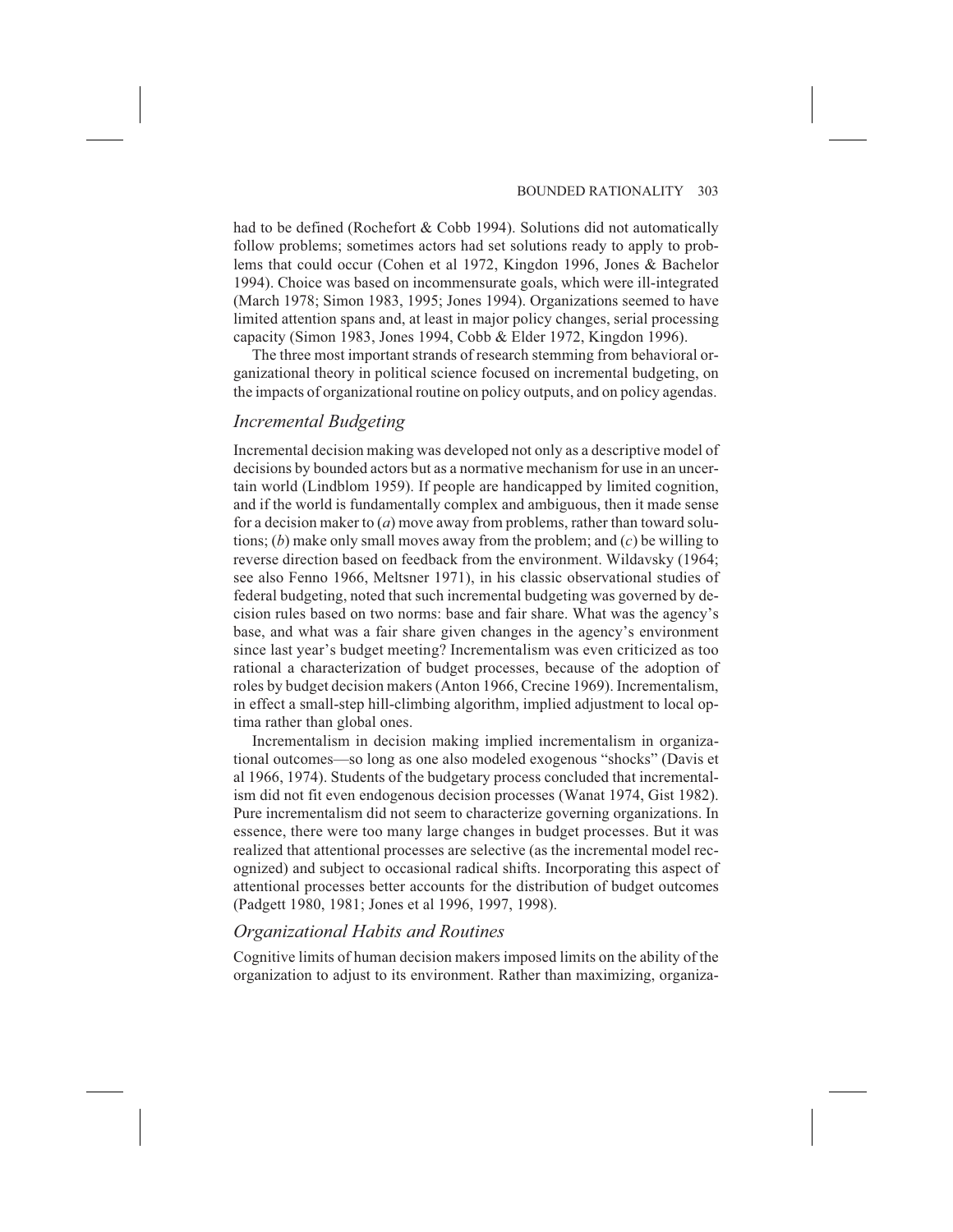tions tended to adopt task performance rules, which routinized even the most important decisions of the organization (March & Simon 1958). Firms routinized price and output decisions (Cyert & March 1963). Learning in organizations seemed to be a slow, evolutionary, conflictual process (Sabatier & Jenkins-Smith 1993, Lounamaa & March 1985, Ostrom 1990) rather than the instantaneous adjustment process that rational organization theory would imply. Participants identified with the rules of the organization, adhering to them even in the face of evidence of problems (Jones 1980, 1985). This could cause disjoint "lurches" as organizations were finally forced to adjust to changes in their environments (Dodd 1994).

Routines in service organizations invariably generated unintended consequences, many of which went unrecognized or unaddressed. For example, distributional consequences of supposedly neutral rules were often ignored (Levy 1974, Mladenka 1978).

In other cases, an organization might have contradictory demands on it. Such contradictory demands are handled in economics via indifference curves, which specify a decision maker's preferences under all combinations of the demands. Instead of a rational process for handling tradeoffs, public service organizations tended to develop task performance rules for each demand. The response of the organization depended on which set of rules was activated. A study of Chicago's Building Department revealed that two sets of task performance rules were in effect. One set directed resources in accordance with the severity of the problem. These rules embodied the classic administrative norm of neutral competence. A second set of rules, less explicit but just as important, directed resources based on responsiveness to political forces. The distribution of organizational outputs to neighborhoods depended on an attention rule, activated by middle management, that governed which set of rules was to be put in force. Neutral competence was the default; response to political forces required an override of standard operating procedures, but the attention rule override happened so often that it could easily be detected in organizational outputs (Jones 1985).

# *Policy Agendas*

If individuals have limited attention spans, so must organizations. The notion of policy agendas recognizes the "bottleneck" that exists in the agenda that any policy-making body addresses (Cobb & Elder 1972). These attention processes are not simply related to task environments—problems can go for long periods of time without attracting the attention of policy makers (Rochefort & Cobb 1994). A whole style of politics emerges as actors must strive to cope with the limits in the attentiveness of policy makers—basically trying to attract allies to their favored problems and solutions. This style of politics depends on connections driven by time-dependent and often emotional attention processes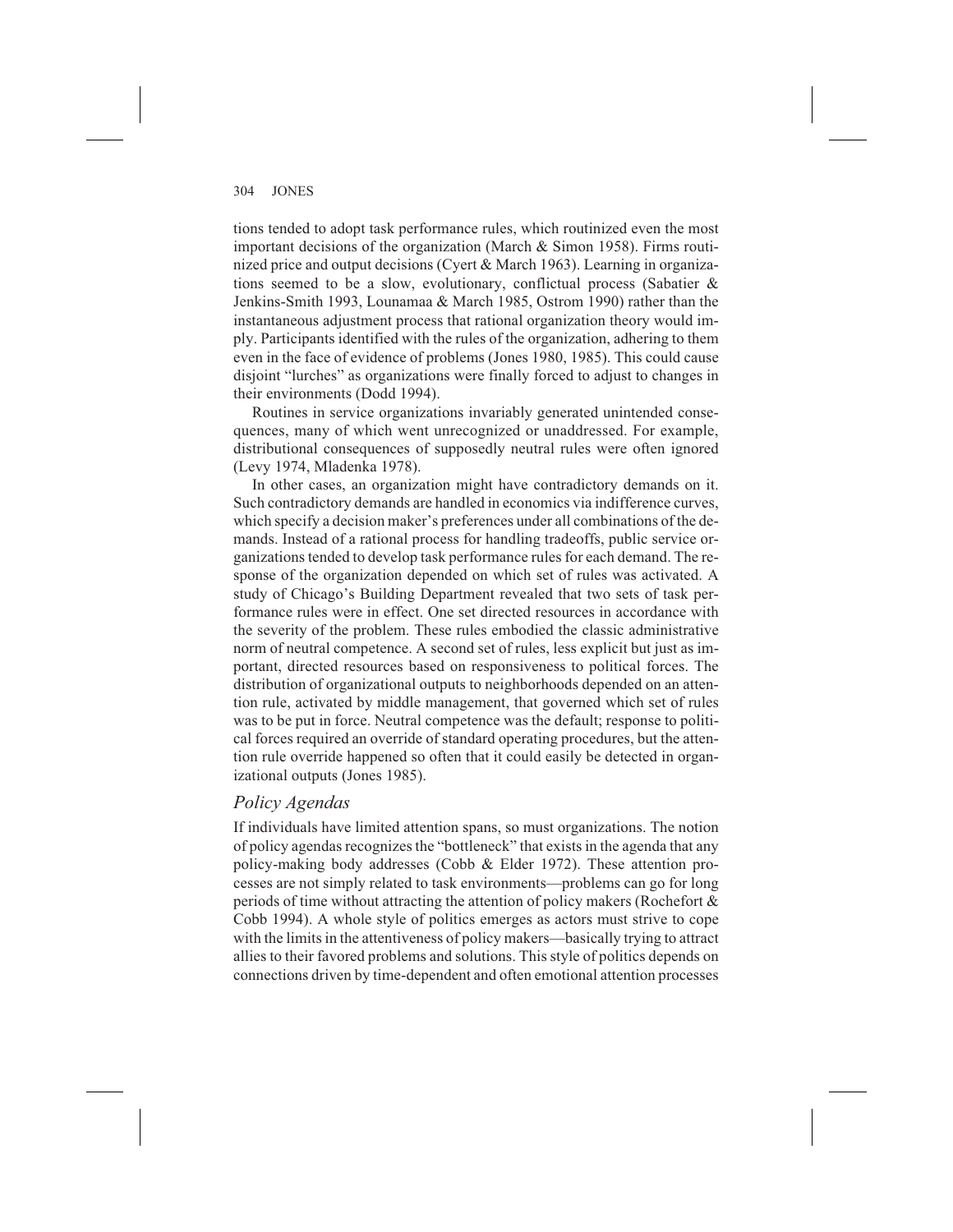rather than a deliberate search for solutions (Cohen et al 1972, March & Olsen 1989, Kingdon 1996, Baumgartner & Jones 1993).

Because attention processes are time dependent and policy contexts change temporally, connections between problems and solutions have time dependency built into them. As an important consequence, policy systems dominated by boundedly rational decision makers will at best reach local rather than global optima. Because of the time dependence of attentional processes, all policy processes will display considerable path dependence (March 1994).

# OBJECTIONS TO THE EXPECTED-UTILITY MODEL: BEHAVIORAL DECISION THEORY

The expected-utility model incorporates risk and uncertainty into models of rational choice. Instead of maximizing utility, decision makers maximize expected utility in choice situations in which the consequences of choice are risky (may be characterized by known probabilities) or uncertain (are characterized by unspecified probabilities).

Numerous empirical studies of human decision making, from experiments in the laboratory to large-scale social surveys to observational studies in the field, have demonstrated that humans often do not conform to the strictures of choice theory (Slovak 1990). This study of how people actually behave in choice situations is known as behavioral decision theory. Even defenders of choice theory have retreated in the face of the onslaught of empirical findings. Expected-utility theory is no longer seriously entertained as an accurate descriptive theory (Halpern & Stern 1998b).

Again, this does not imply that people are irrational, nor that people interacting in large-scale institutions make large-scale mistakes. Intendedly rational actors in large-scale institutions may respond collectively to the tasks they face adaptively. Wittman (1995:16) notes that "even if some individuals make incorrect choices, the law of large numbers is likely to yield the correct majority choice."

Many of these objections are quite fundamental—so much so that it seems impossible to develop a serious empirical theory of choice without taking them into consideration. They address both (*a*) the limitations of humans to comprehend and act on inputs from the environment and (*b*) the fundamental complexity of the environment, which is vastly underestimated in standard rational choice theories.

#### *The Nature of the Decision Maker*

Empirical objections to rational choice are so voluminous that they are, in effect, a laundry list of problems. The first set has to do with the nature of the decision maker.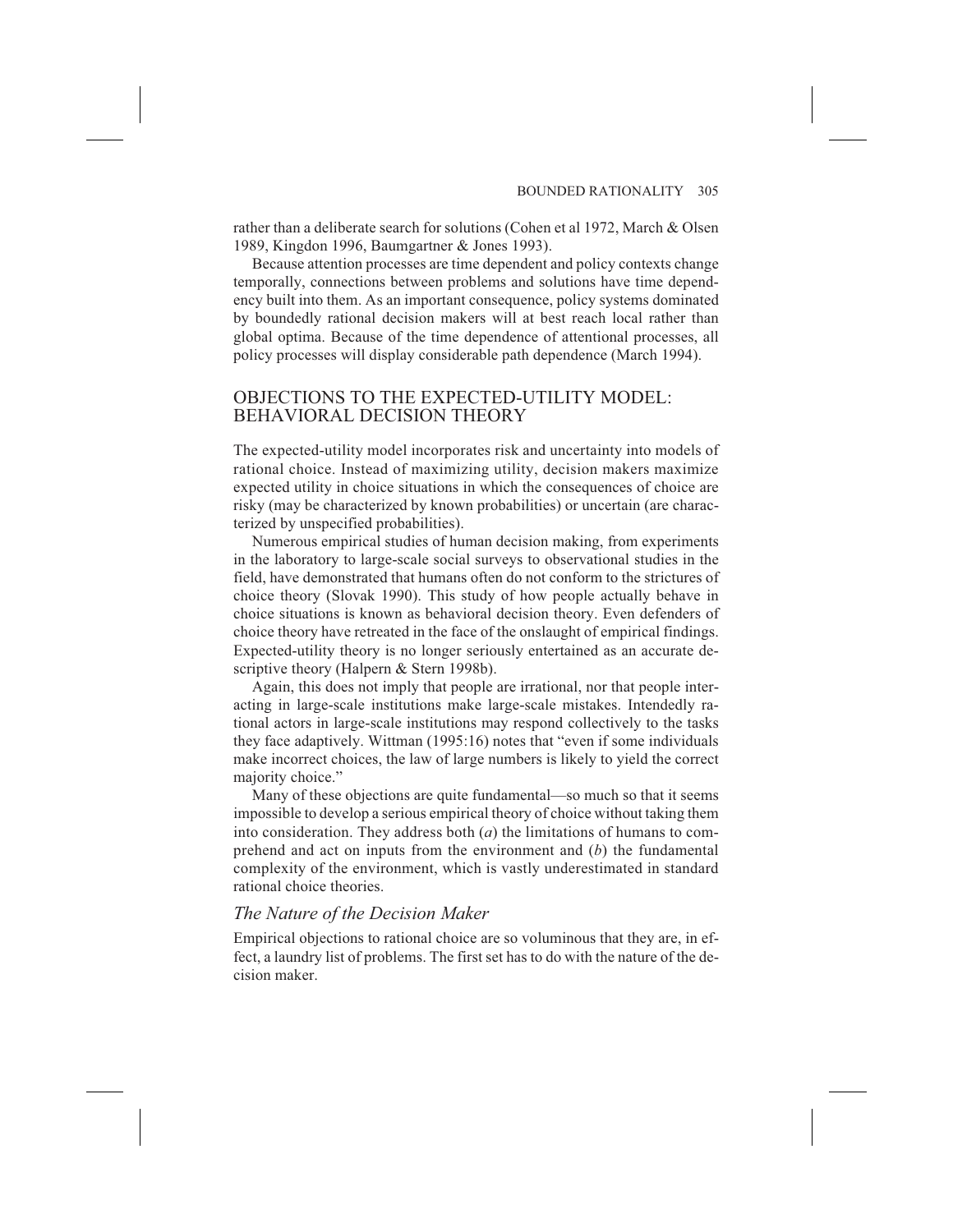SEARCH BEHAVIOR In general, people do not consider all aspects of a decision facing them. They must factor the decision to make it manageable, examining only relevant aspects. They do not undertake complete searches for information, and they ignore available information—especially if it is not relevant to the factors they have determined to characterize the structure of the problem.

SEARCH MUST INCLUDE BOTH ALTERNATIVES AND ATTRIBUTES Different physiological and psychological mechanisms probably underlie the search for attributes (which is equated in ordinary language with understanding a problem) and the search for alternatives (which involves the choice under a given decisional structure, design, or understanding) (Jones 1996).

CALCULATIONS People generally cannot perform the calculations necessary even for a reduced set of options in a decision-making situation. This is actually the least problematic limitation in decision making. They can, given time, write down and manipulate the numbers.

COGNITIVE ILLUSIONS AND FRAMING When identical options are described in different terms, people often shift their choices. For example, if a choice is described in terms of gains, it is often treated differently than if it is described in terms of losses. This shift demonstrates the concept of framing, developed by psychologists Daniel Kahneman and Amos Tversky. They claim that this tendency violates a major, if often unstated, assumption of rational choice namely the axiom of invariance, which states that the "preference order between prospects should not depend on the manner in which they are described" (Kahneman & Tversky 1983:343). They bolster their claim with numerous convincing experiments indicating that decision makers tend to choose different alternatives when they are described in positive terms (for example, in terms of the number of lives saved with a vaccine) than when they are described in negative terms (the number of people who will die). Kahneman & Tversky (1983:343) state, "In their stubborn appeal, framing effects resemble perceptual illusions more than computational errors."

SELF-CONTROL People often seem to need to bind themselves in some way to establish self-control over their behavior in the future. A major mechanism for dealing with likely future lapses in self-control is to establish binding rules that prohibit the unwanted behavior. For example, Thaler (1991) has developed the notion of mental accounting to explain the tendency of people to separate categories of income and impose more constraints on some (investment income) than on others (a Christmas bonus). People also tend to treat gains differently from losses, applying different risk functions to them, essentially being more risk-adverse for gains than for losses (Kahneman & Tversky 1983, 1985).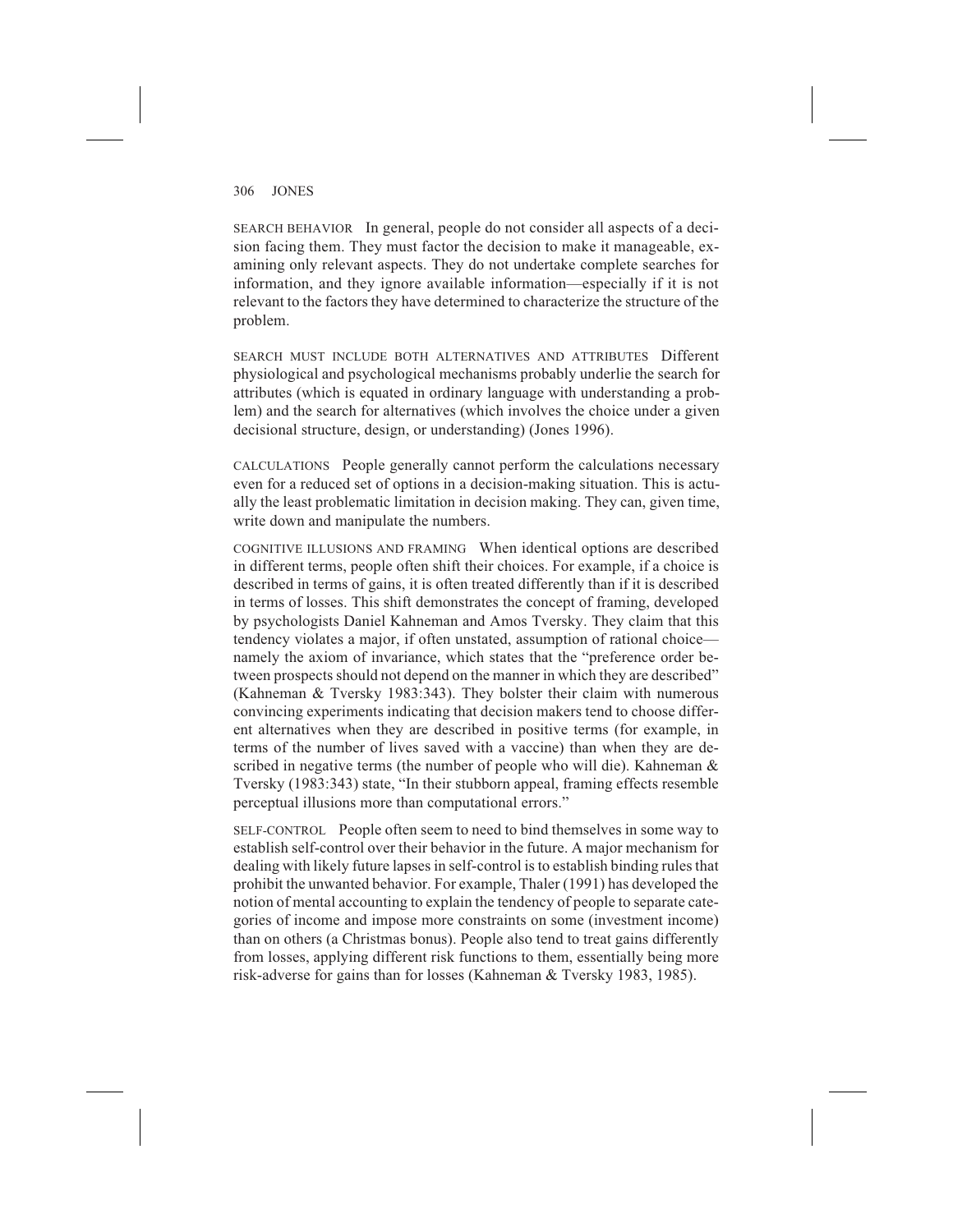INCOMMENSURATE ATTRIBUTES In multi-attribute situations, people often have severe difficulties in making the tradeoffs that look so simple in consumer choice theories. They tend to use a variety of shortcuts that avoid making the direct tradeoff.

DESIGN People have trouble figuring what factors are relevant to a given decision-making situation, and these framings are subject to radical shifts in a short period of time (Jones 1994).

UPDATING People are "incomplete Bayesians." In uncertain situations, they do not update their choices in light of incoming information about the probability of outcomes in the manner predicted by calculations from probability theory (Bayes' rule is the relevant yardstick) (Edwards 1968; Kahneman & Tversky 1983, 1985; Piattelli-Palmarini 1994). Some literature in political science suggests that voters update partisan attachments in the aggregate in a Bayesian fashion (Gerber & Green 1998). Intendedly rational voters would update (if not strictly according to Bayes' rule). Whether the law of large numbers acts to push incomplete Bayesian voters toward a closer approximation to Bayes' rule in the aggregate remains an open question.

IDENTIFICATION WITH MEANS In situations of repeated decision making, people often come to identify both cognitively and emotionally with the means, or subgoals, of a decision-making process. If they do, they are likely to become too conservative in shifting to a more effective means for solving a problem (March 1994). A scientist may, for example, become expert in a mode of analysis and apply it to all sorts of problems, even if the approach yields suboptimal results. The rational choice debate in political science has aptly illustrated the tendency to identify emotionally as well as cognitively with means (Green & Shapiro 1994).

# *A Note on Experimental Economics*

In recent years, a vigorous experimental movement in economics has emerged. The methodology is direct: Derive a result from theoretical economics, set up a laboratory situation that is analogous to the real-world economic situation, and compare the behavior of subjects to the predicted behavior. These experiments have been criticized by practitioners of disciplines with much longer traditions of experimentation, such as psychology and biology; these criticisms are substantial. Perhaps most importantly, the economics experiments typically fail to study control groups (Green & Shapiro 1994:125–27). The justification is that the theoretical prediction serves as the comparison, or control.

In any case, two sets of findings have emerged. The first is that, in many situations that mimic real markets, in both animal and human experiments,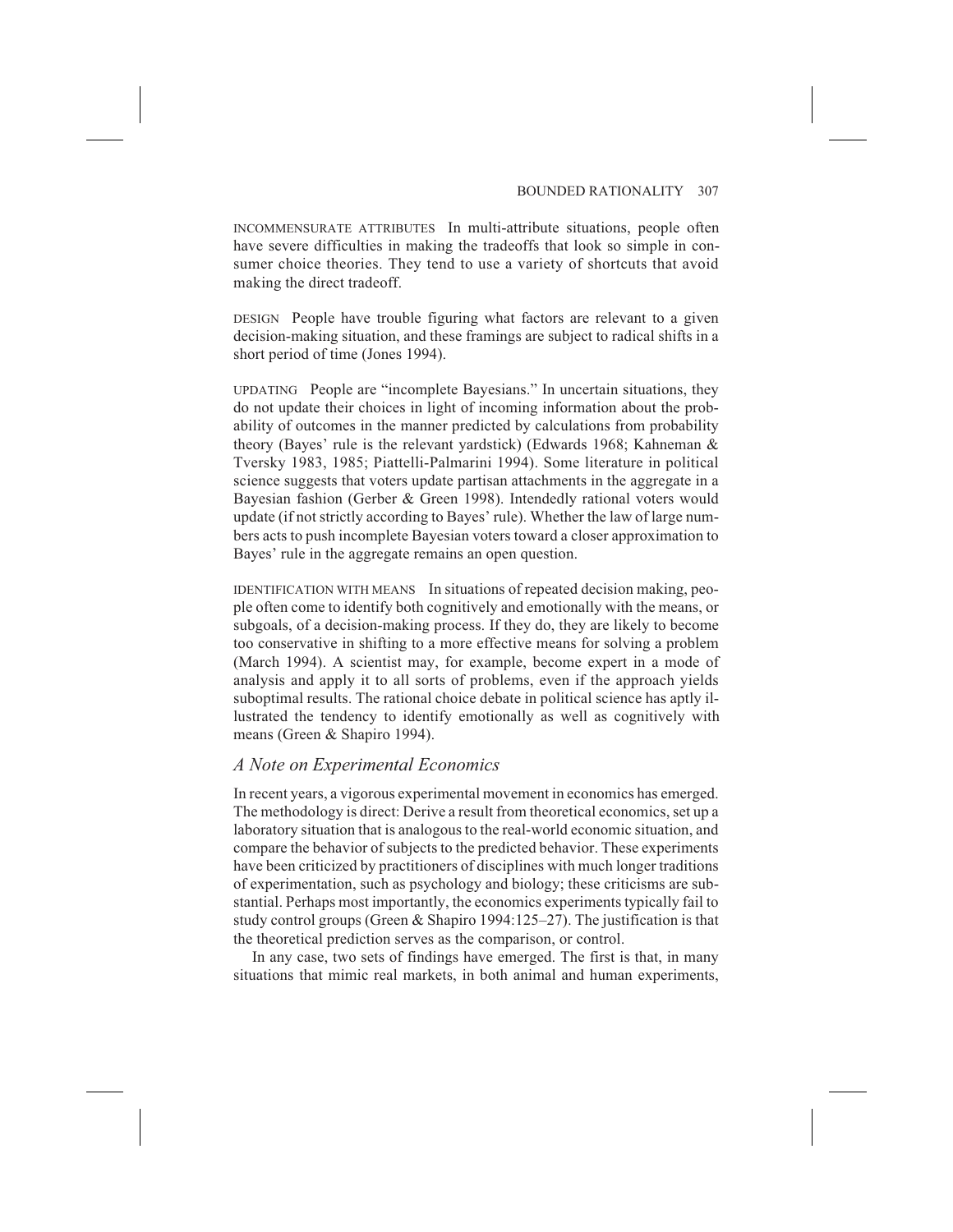market incentives have a major effect on behavior (Kagel et al 1995). On the other hand, the maximization models do not predict behavior very well—and they fail to predict behavior just where bounded rationality should show through in decision making. To cite but one very important result, the laboratory studies of Kagel & Levin (1986) show that auctions, and particularly auctions with numerous bidders, produce aggressive bidding that results in negative profits—the "winner's curse." Overbidding afflicts experienced as well as inexperienced bidders.

# *The Nature of the Environment*

In addition to the objections based on the nature of the decision maker, there are objections to rational choice theory that involve the nature of the environment.

AMBIGUITY AND UNCERTAINTY Proponents of limited rationality suggest that the environment is fundamentally more uncertain than is understood in prevailing choice models. Uncertainty, in rational choice models, means not knowing the probability of decisional consequences. In limited-rationality models, uncertainty also involves lack of knowledge of the attributes that characterize the problem (these are termed ill-structured problems). It can also involve ambiguity, which itself has two connotations. The first refers to situations in which the attributes are clear, but their relative importance is not (Jones 1996). The second, more fundamental ambiguity is one in which "alternative states are hazily defined or in which they have multiple meanings, simultaneously opposing interpretations" (March 1994:178).

Ambiguity and uncertainty in the environment feed back into characteristics of the decision maker. Preferences are desires about end states. In the rational choice model, people maximize the probabilities of achieving a desired state. But if end states are ambiguous, then our preferences must be ambiguous! If our preferences are ambiguous, then that mainstay of rational choice fixed, transitive preferences—cannot hold (see March 1994:ch. 5, for an extended discussion).

REPEATED DECISIONS AND ENDS-MEANS CAUSAL CHAINS People never make decisions in isolation. They interact with others, who themselves have decision strategies. They must modify their goals in light of the social milieu in which they find themselves. Indeed, some analysts have argued that preferences should be viewed as fluid, not fixed, because of the necessity to be flexible in the face of changing circumstances. It is common for decisions to exist in complex ends-means causal chains (Simon 1983). In many problems, as we take one step down the path toward solution, we preclude other options and we open new opportunities. That is, problem solving is an ongoing process involv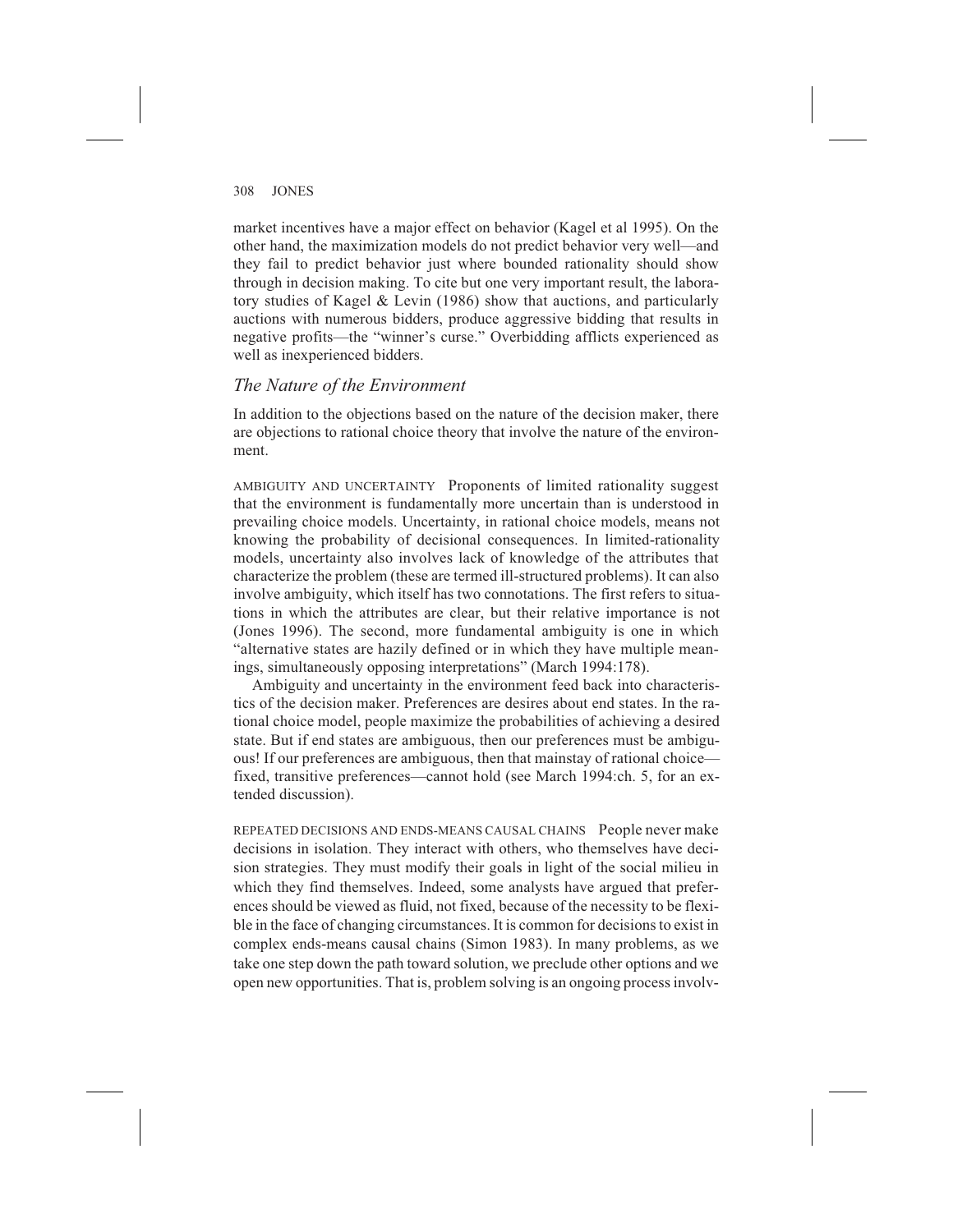ing interaction with the environment, which changes the set of constraints and opportunities we face.

# THE COST OF INFORMATION

A major (he says *the* major) contribution of Downs' *An Economic Theory of Democracy* was to introduce the notion that search behavior is subject to a rational calculus (Downs 1957, 1993). The more valuable the likely outcome of a decision, the more extensive one's search should be. Where the decision maker possesses limited information about alternatives, it would be rational for that decision maker to use shortcuts, such as ideology or party identification, as cues to action in order to save expensive search time. The addition of a cost-ofsearch function to the model of rationality, along with the understanding of the role of risk and uncertainty, are the major additions to our understanding of rational choice (see Becker 1976). Downs' notion has been developed extensively in political science, especially in the study of voter turnout (Ferejohn  $\&$ Kuklinski 1990). Lupia & McCubbins (1998) have explored the notion of source effects in cuing voting direction as a rational action, and they provide experimental evidence.

In my opinion, information cost functions cannot save comprehensive rationality. First, no studies have yet been directed at the search process in realistic political situations. And, make no mistake about it, this is an important process assumption. One will need to show that decision makers explicitly and consciously substitute such considerations as party and ideology for seeking information on public policy proposals. If the shortcut is buried in the backwaters of habit and routine, only bounded rationality can be used to understand the phenomenon.

Second, a model of rationality including search costs fails to incorporate the tendency of people to identify with means (organizational identification). If people act out of organizational loyalty rather than self-centered calculation, then the model fails. This is, in principle, testable, but again the proponents of information-cost functions have not done the empirical work.

It is possible to include organizational loyalty as part of the utility function—that is, as a separate goal. Then it will be necessary to map the trade-offs made by the decision maker between, for example, party loyalty and a policy goal—just the kind of trade-offs that laboratory studies show that people accomplish poorly.

Third, information costs cannot explain many of the observations of organizational behavior and laboratory results. These include at least the following: (*a*) the tendency of people to think of risk differently when they are losing than when they are winning, (*b*) the "winner's curse" in auctions, and (*c*) the tendency of people to fail to act according to Bayes' rule in updating information.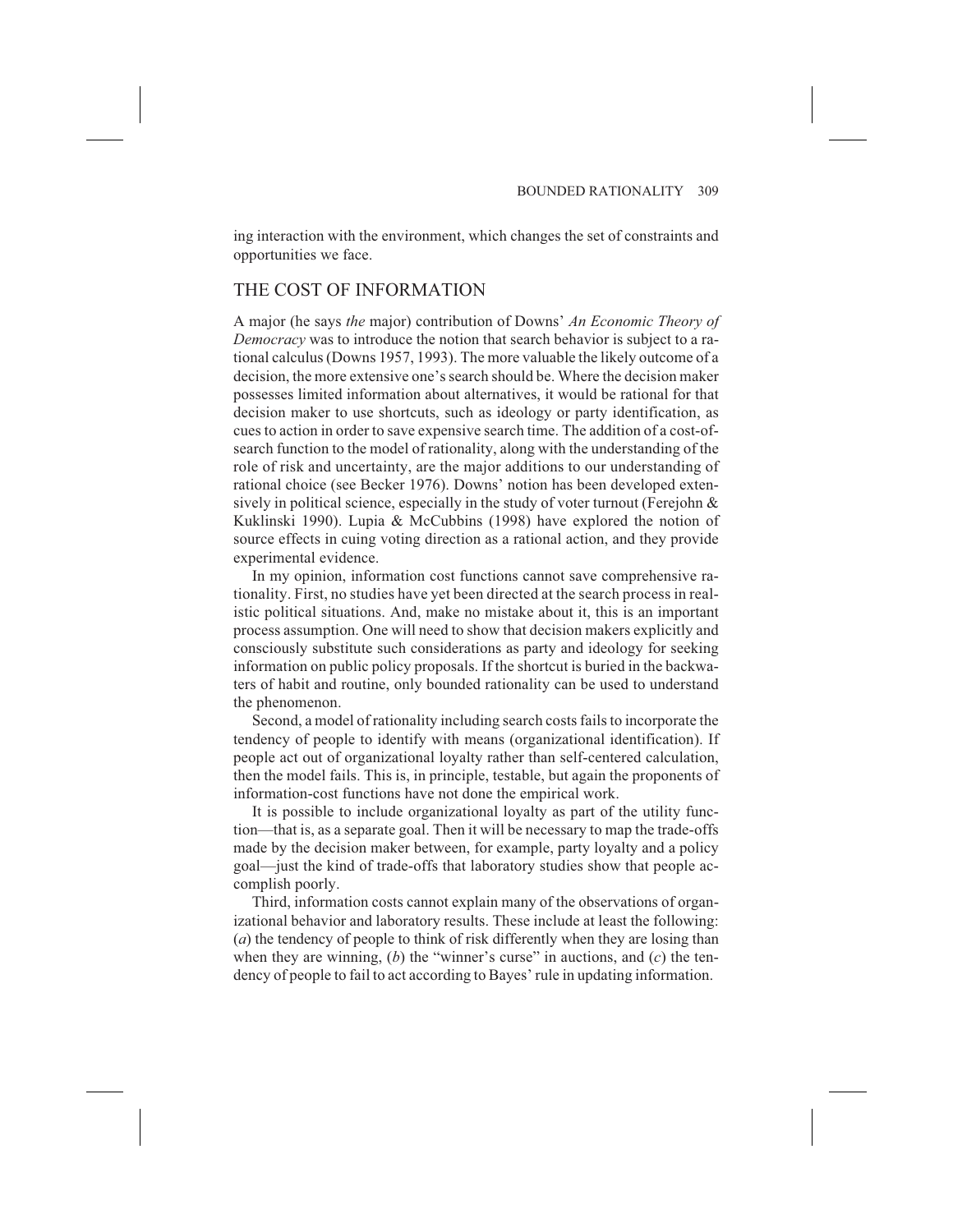# INFORMATION THEORY AND INFORMATION PROCESSING

Nowhere do comprehensive and bounded rationality differ more than in the treatment of information. The transmission of information has always been an important component of politics, but it has received renewed emphasis in recent years via signaling theory. Rational-actor theories of decision making require no theory of decision makers, because all behavior is explained in terms of incentives incoming from the environment (Simon 1979). Similarly, rational-actor theories of information need a theory of signals and a theory of senders but have no need of a theory of receivers. In modern signaling theory, information is costly and noisy; the receiver wants the information and the sender may or may not have incentive to supply correct information. If the sender does transmit the information, the signal will reduce the variance (noise) affecting the receiver's view of the world.

In information processing, the receiver must attend to and interpret incoming information. Often, the problem for the receiver is not a lack of information but rather an overload. The scarce resource is not information; it is attention (Simon 1996b). In essence, one needs a theory of the receiver to understand his or her response to a signal. If the receiver's frame of reference is multidimensional, then the concept of noise reduction is not enough to explain the receiver's response. The sender of the information may also try to influence the relative importance of the attributes that structure the multidimensional frame of reference held by the receiver (Jones 1996). Framing effects in political communication stem primarily from the limited attention spans (short-term memories) of decision makers and the necessity to retrieve coded patterns from long-term memory (Iyengar 1990).

# WHAT SHOULD REPLACE RATIONAL CHOICE?

The response of social scientists to the onslaught of empirical findings showing the failure of the rational model may be divided into two camps. The first camp continues to do business as usual, ignoring the demonstrated weaknesses of the underlying assumptions—for example, denying that assumptions ought to be subject to empirical test. Then there has been a tendency to "discover" incentives in the environment that must have been there to account for any observed deviations. Green & Shapiro (1994) refer to this as post-hoc theorizing and offer numerous examples.

The second camp has begun a research program of incorporating elements of bounded rationality into models of political and economic decision making. Behavioral economist Colin Camerer (1998:56) recommends replacement assumptions that allow economic agents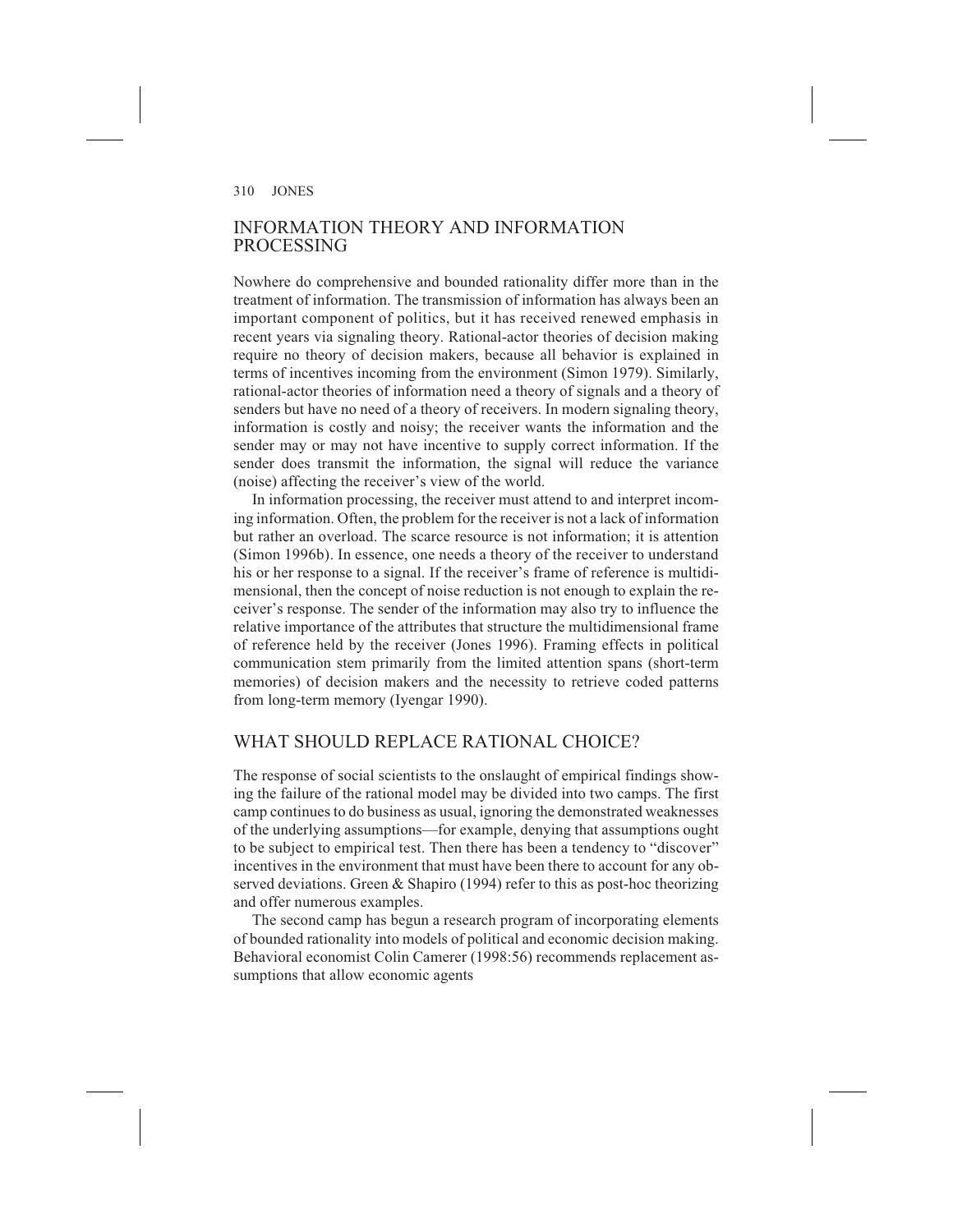to be impulsive and myopic, to lack self-control, to keep track of earning and spending in separate "mental accounting" categories, to care about the outcomes of others (both enviously and altruistically), to construct preferences from experience and observation, to sometimes misjudge probabilities, to take pleasure and pain from the difference between their economic state and some set of reference points, and so forth.

This challenge has been taken seriously. In international relations, Kahneman & Tversky's prospect theory has been used to understand foreign policy decision making (Farnham 1994, Levy 1997, Quattrone & Tversky 1988). I have shown elsewhere that shifts of attention among the attributes that structure a situation can yield discontinuous behavior in political institutions even when actors maximize utility (Jones 1994). In the study of voting behavior, Hinich & Munger (1994) predict that "rigorous formal models may someday account for emotion, history, and the idiosyncrasies of human cognition." Economists have directly modeled economic phenomena, using selected assumptions based on bounded rationality (Sargent 1993). Financial economists have incorporated decision-making models based on heuristic shortcuts, emotion, and contagion to understand large jumps in the behavior of asset markets (Lux 1995, 1998). This approach, though promising, is feasible in the long run only if rigorous empirical tests of the new models are undertaken.

There is a third possibility, as yet unexplored in political science. That is to use the rational model to estimate what fully rational actors would do given the external situation. This is a possibility only when one understands the structure of the situation and the frame that would be used by rational actors—as is the case when cognitive psychologists study problem solving in set task environments. This approach causes us to consider explicitly the conditions under which bounded rationality will show through in structured decision-making situations. It is not as useful in fluid, nonstructured environments.

#### THE PROBLEM OF PROBLEM SPACES

Results from problem-solving experiments in psychology laboratories and from studies in artificial intelligence suggest that decision makers process information by applying operators in a problem space constructed to search for solutions (Newell 1990). In these experiments, the task environment is tightly specified, so that the investigator knows exactly the preferences (goals) of the subject—to solve the problem. Process-tracing methods allow the study of the steps that subjects take to solve the problem (Newell & Simon 1972). Results suggest that, as the time allocated to solve the problem increases, the demands of the task environment overwhelm the limitations imposed by human cognitive architecture. However, some facets of the underlying architecture continue to show through even in tightly specified task environments.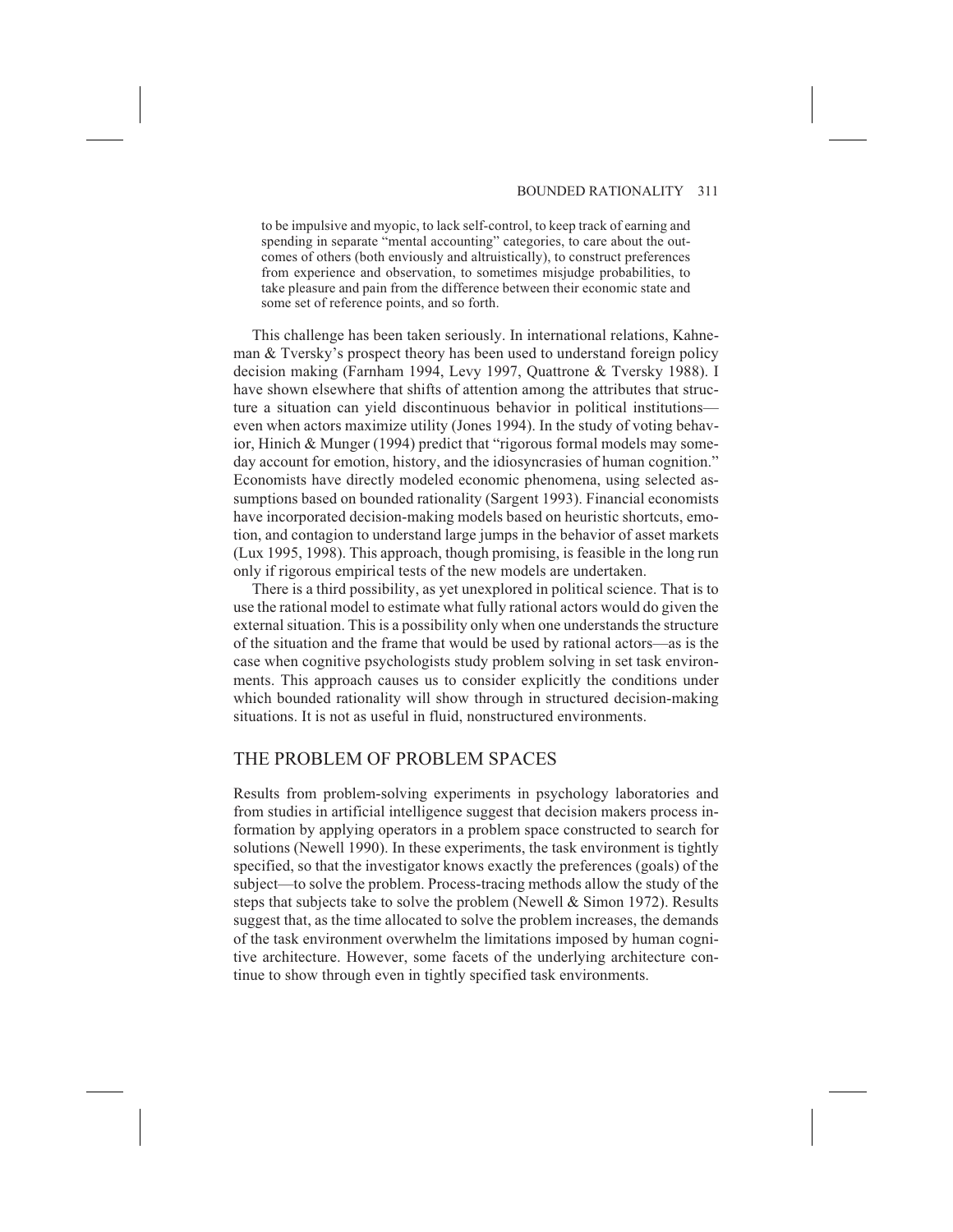What if task environments are uncertain, ambiguous, or contradictory? Then the direct representation of the task environment in the problem space of the decision maker is not so evident. Considerable work in political science has been directed at the study of how policy makers understand the problems they face (Rochefort & Cobb 1994). Perhaps the major problem with the use of rational choice in political science has been the confident postulation of a problem definition that may or may not fit the problem definition held by the decision maker. Even when the goals of decision makers are clear and unambiguous (such as the postulate that legislators wish to be reelected), subgoals may not be at all clear.

# BOUNDED RATIONALITY SHOWING THROUGH

If, however, the task environment can be specified tightly enough to predict rational responses from decision makers, then it becomes possible to compare observed behavior with that expected from rational predictions (Jones 1999). We have already seen that this is the technique commonly used by experimental economists. (Unfortunately, the economists have no alternate hypothesis to accept when the null expectation is rejected.) But it is also possible to extend the approach to structured institutional decision making, in which the incentives generated by the institution are understood well enough to model quantitatively.

The "efficient market thesis" provides a powerful example. In what economists call an informationally efficient market, the price of a stock tomorrow cannot be predicted from the price of a stock today. The reason, as Samuelson (1965:41) put the enigma, is this: "In competitive markets, there is a buyer for every seller. If one could be sure that a price will rise, it would have already risen."

There will be plenty of price movement in the stock market. But because all participants are fully rational, they will use up all of the available systematic information. That means they will fully value the stock. The next move of the stock cannot be predicted—it could be up or down. But, because the factors that will affect the price of the stock (after it has been bid up or down by investors based on systematic information) are random, the distribution of the changes in a stock's prices—hourly, daily, or yearly—follow a random walk through time (Fama 1965).

The simplest form of the random-walk hypothesis may be written as follows:

$$
P_t = \mu + P_{t-1} + \varepsilon_t, \qquad \varepsilon_t \sim \text{IID } (0, \sigma^2). \qquad 1.
$$

Here the price at *t* is a function of  $t - 1$ , a term  $\mu$  (which assesses the long-run expected change, or drift, in the price series), and an error term that is assumed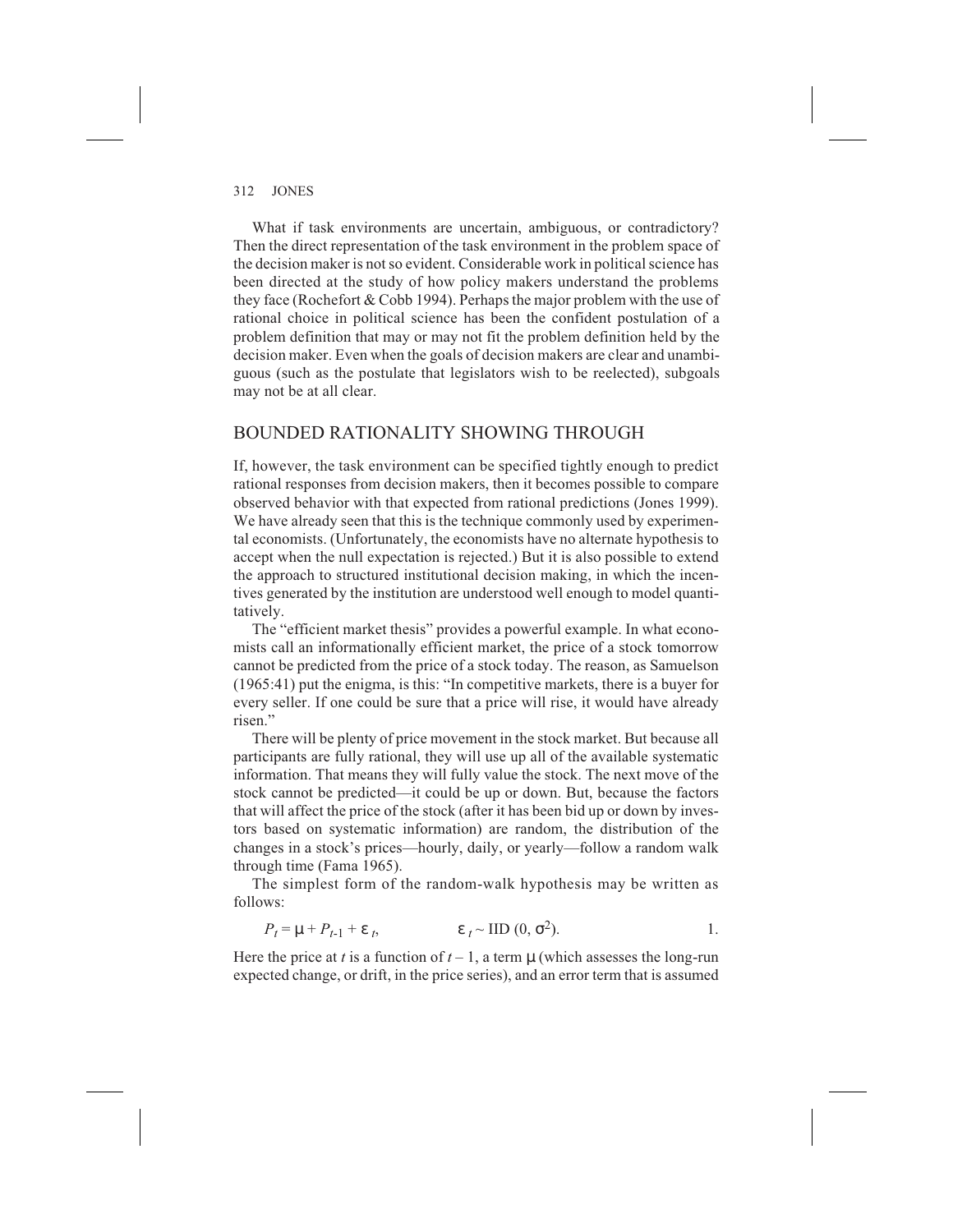to be independently and identically distributed with finite variance. In this circumstance, markets would follow a random walk with drift, and prices would be Normally distributed because of the central limit theorem.

The implication of the efficient-market thesis is that a stock market (or other asset market, such as bonds) will follow a random walk.<sup>2</sup> In a random walk, we cannot predict the next step from previous steps. If we define the (daily) returns in a stock price as the price on day two minus the price on day one, and we make a frequency distribution of these daily returns over a long period of time, this frequency distribution will approximate a Normal. The many factors that could affect the price of a stock (or a whole market), when added up, mostly cluster around the average return, with very few changes a long way (either up or down) from the average return.

So we have a clear prediction for the behavior of market returns. Unfortunately, the evidence is not supportive. Asset market returns are invariably leptokurtic; they have slender peaks and fat tails in comparison to the Normal (see Figure 1). They are, in effect, subject to bubbles and crashes. Bubbles and crashes are not to be expected in the efficient-market thesis because sophisticated traders will be able to make money on the underlying dependence in the error-generating process (Fama 1965:38). This, in effect, would restore Normality to the price series.

Note that the observed leptokurtic distributions are not bizarre deviations from the Normal distribution, and that we have standard techniques for estimating the "excess kurtosis problem" (Lux 1998:149). Intendedly rational actors may deviate from fully rational actors, but the deviation will be attenuated in well-functioning institutions. The fat-tailed, slender-peaked distribution is what we would expect if we thought that market participants were intendedly rational. Markets would be affected by such factors as (*a*) non-Bayesian updating behavior in the face of incoming information (basically underreacting to some information and overreacting to other information, depending on the context), (*b*) contagion, and (*c*) emotion (Lux 1998). This disproportionate reaction to information would not be fully compensated by sophisticated traders, since they also would be subject to the same cognitive and emotional forces.

It may be objected that external shocks surprising to everyone are responsible for the observed fat tails. Experimental economists, however, have directly observed bubbles and crashes (the fat tails) in their toy economies (Smith et al 1988). The experimentalists have also directly observed leptokurtic distributions in simulated markets (Plott & Sunder 1982). It is unlikely that what occurs endogenously in the lab would be explained exogenously in real markets.

 $2$ The initial random-walk hypothesis has been supplemented by more sophisticated models of random processes. The theoretical justification and implications remain similar. See Campbell et al (1997) for a discussion.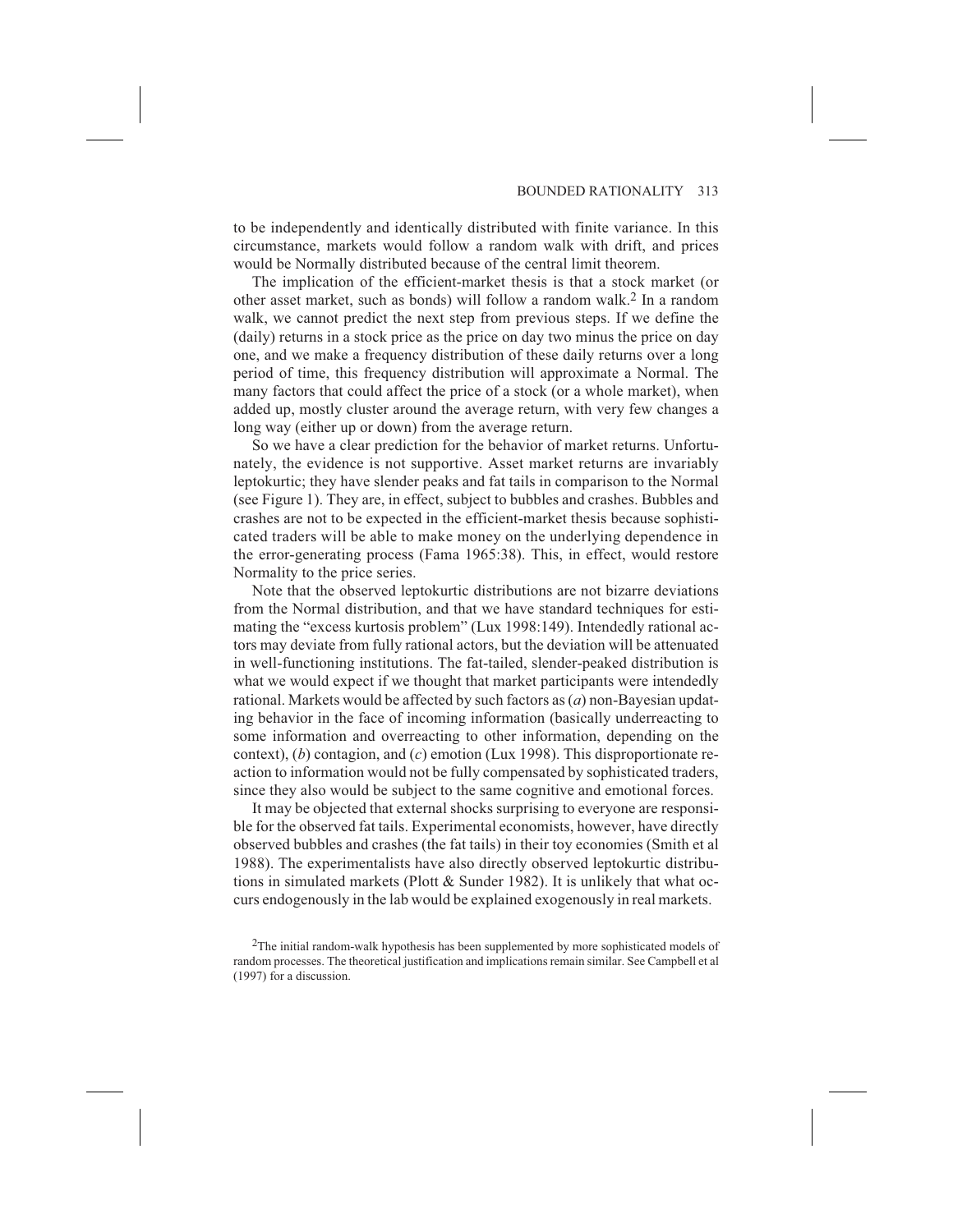

*Figure 1* Frequency distribution of percentage changes in the Dow-Jones Industrial Average, 1896–1996, compared with a normal distribution with similar mean and variance.

We may use this approach in the study of politics. In the study of elections, there has been considerable debate about realignments. Electoral realignments imply leptokurtic distributions. If we were to plot election-to-election changes over a long period of time, we would expect to see most elections cluster around the center, with very little change in the pattern of standing allegiances to the parties for most elections. Once in a while, however, a major change would occur, falling in the fat tails. Very few cases would fall in the shoulders, or wings, of the distribution.

There is, however, a second hypothesis. In this approach, parties are the creations of ambitious, election-driven politicians (Aldrich 1995). Politicians play the part of entrepreneurs in market economies, immediately responding to the preferences of voters for "packages" of public policies. This suggests a relatively efficient response to information because of the activities of entrepreneurial politicians. Elections, under the hypothesis that elections are relatively informationally efficient, would have output distributions similar to the stock market.

Nardulli (1995) has produced a phenomenally complete analysis of presidential elections since 1824 at the county level. He finds scant evidence of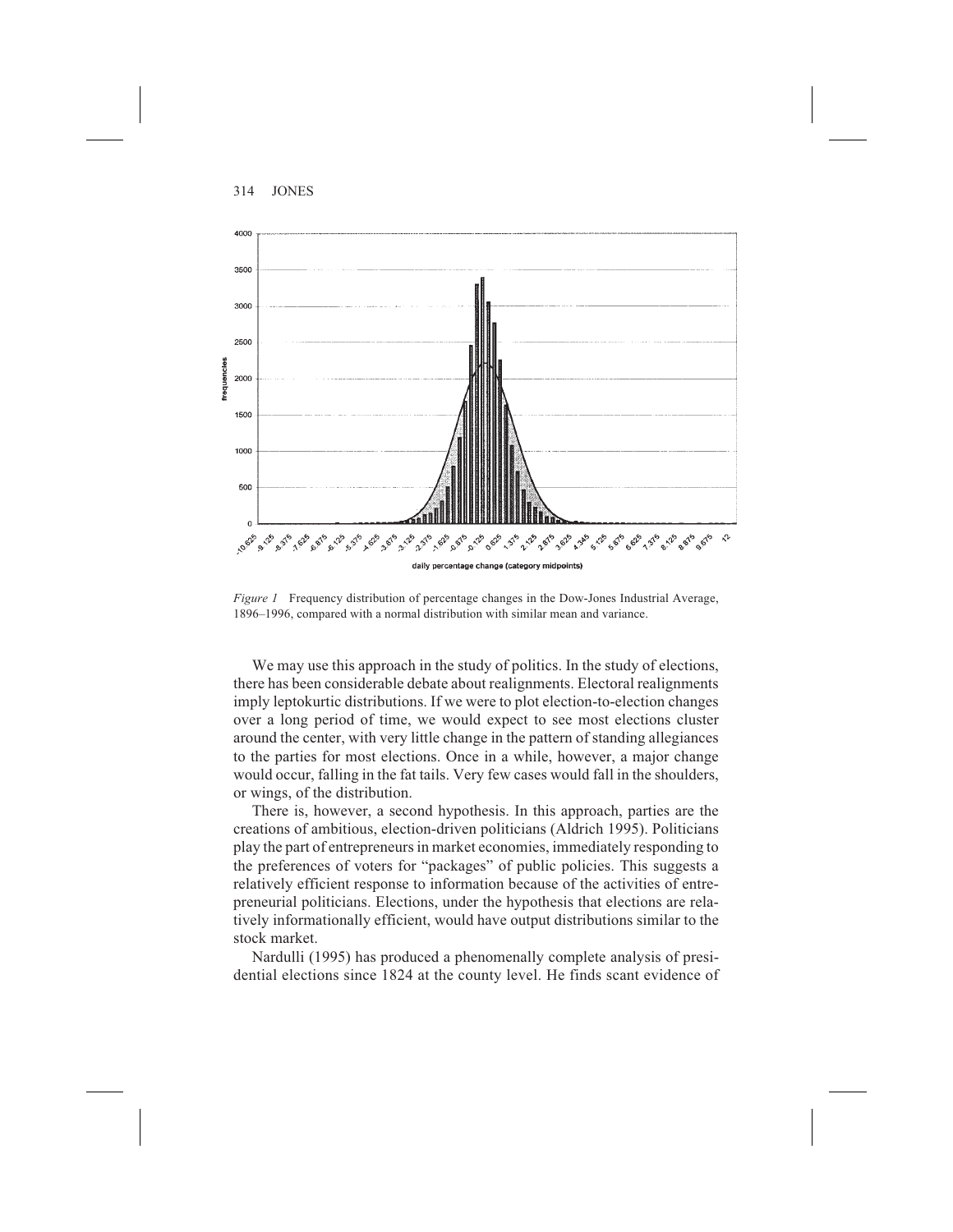national realignments but points to a series of "rolling realignments" that are regionally based.

Nardulli's data may be plotted in a frequency distribution, similar to the stock market data discussed above. Figure 2 plots 110,000 observations on election margin swings in US counties for presidential elections from 1824 through 1992. On the one hand, the distribution is leptokurtic—the fat tails and slender peaks are in evidence. On the other hand, the distribution is no more leptokurtic than the US stock market. It would seem that bounded rationality—not sweeping realignments or a fully rational interaction between voters and politicians—best characterizes the data.

Another way to look at distributional data is to subtract the observed relative frequency of categories from expected (based on the Normal). Figure 3 does this for Nardulli's election data. The graph makes clear how the election data deviates from what is expected based on the Normal. Specifically, the graph shows an excess of cases clustered around the central peak and in the tails of the distribution. There are too few cases in the shoulders of the distribution, in comparison to the Normal. This means that a great many elections are



*Figure 2* Frequency distribution of election margin changes in county-level presidential elections, 1824–1992, compared with a normal distribution with similar mean and variance. Election margin swing is the Democratic proportion of the two-party vote minus the Republican portion. Compiled from P Nardulli, personal communication.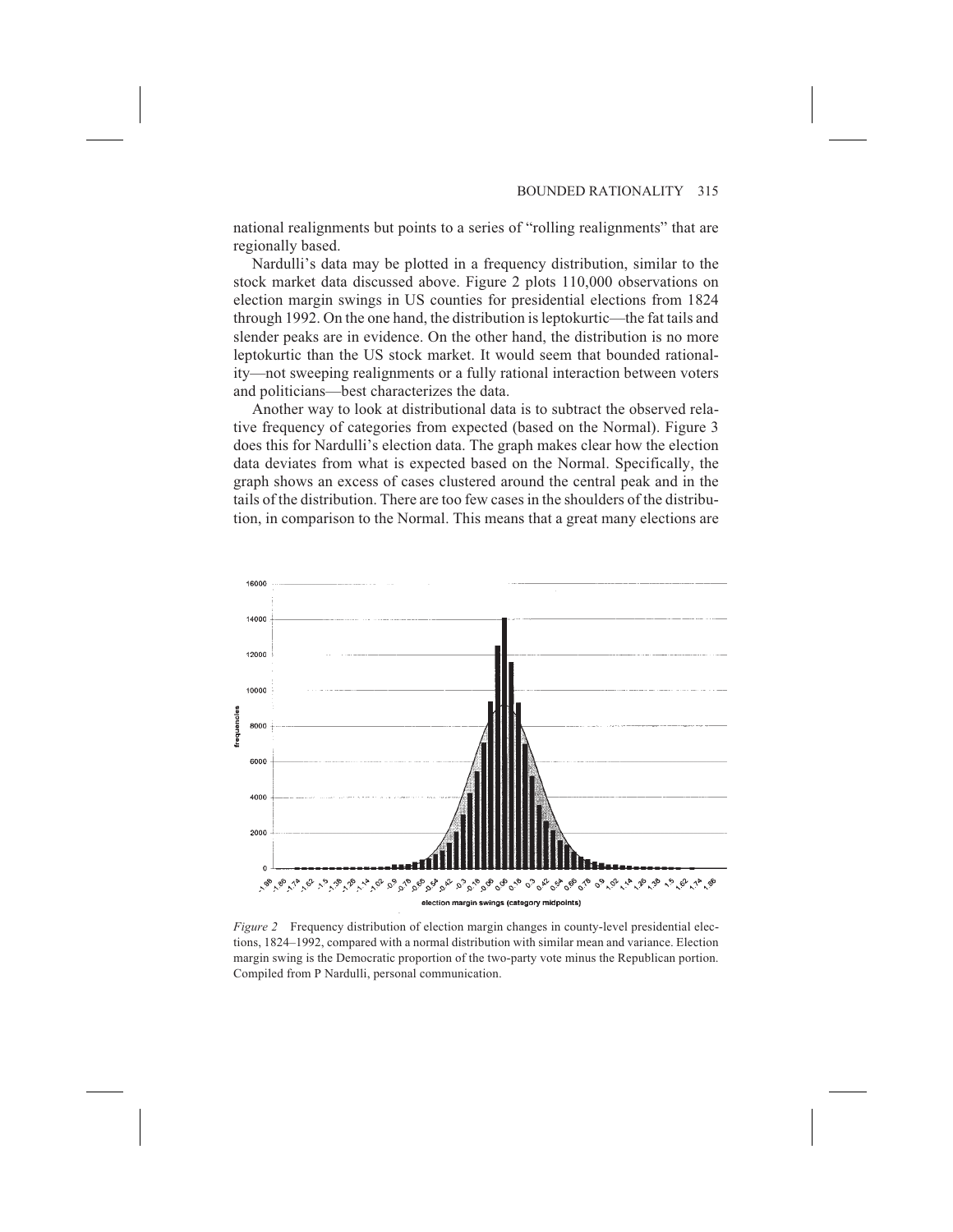

*Figure 3* Observed-expected election data. Compiled from P Nardulli, personal communication.

incremental changes from the previous election, but a few exhibit considerable punctuations. There are too few modest changes in the distribution (again with the Normal as a standard).

Although I cannot make the full argument here, I note that this is the kind of distribution one would expect, given a set of intendedly rational actors subject to certain cognitive limits—particularly limits on attention—facing a world in which incoming information is approximately normally distributed.<sup>3</sup>

# SUBSTANTIVE LIMITS ON RATIONALITY: OVERCOOPERATION

Riker's *The Theory of Political Coalitions* (1963) is an elegant analysis of political behavior in formal group decision-making situations, such as committees or legislative bodies. In many situations, committees must decide how to share a divisible good (one that can be broken up in any number of ways). The

 $3$ If decision makers are modeled based on a power function and if information is normally distributed, then the outcome distribution will be exponential. Substantial reasons exist for using a power function as a first approximation for bounded decision makers in institutional settings. Both elections and stock markets are exponential distributions (Jones 1999).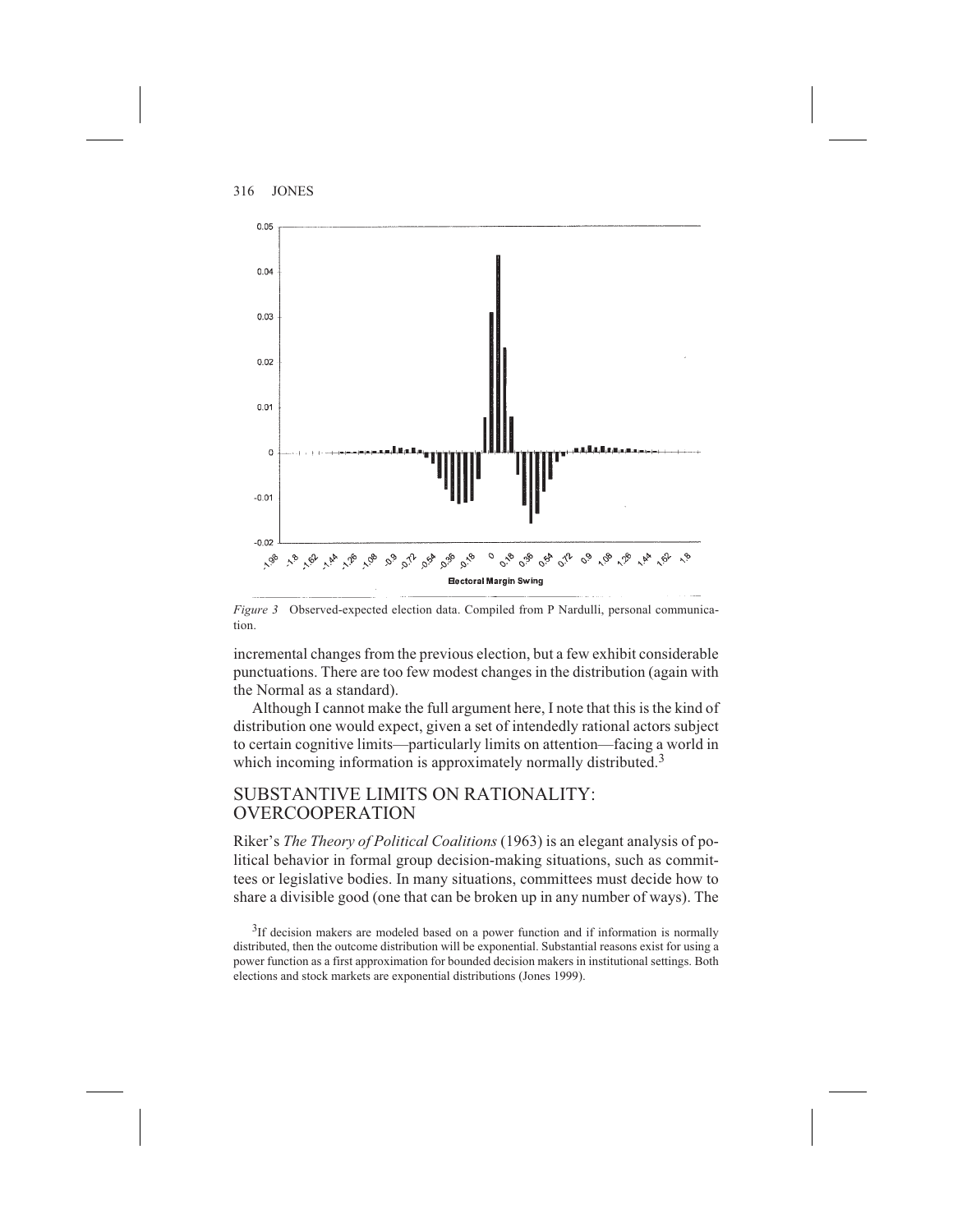good could be streetlights that must be allocated to neighborhoods by a city council or highway projects to congressional districts or dollars to any number of worthy projects. Riker (1963) assumed that each member of the decisionmaking body had one vote and that a plurality was necessary for a proposal to win.

If decision makers are rational in such situations, they will form minimum winning coalitions, Riker reasoned. That is, rational legislators will find a way to divide the good up in such a way that the winning coalition will share all of the benefits while totally excluding the losers. In that way, each member of the winning coalition will maximize his or her part of the spoils. Any sharing with the minority will dilute the benefits gained by the majority.

Many political scientists spent a great amount of effort searching for the predicted minimum winning coalition, with mixed results at best. In the real world of democratic politics and government, there seemed to be too much cooperation. Moreover, participants often seemed to cooperate with the "wrong" others. In an early study of coalition formation in parliamentary democracies, Axelrod (1970; see also 1997) showed that parties tended to form coalitions based on ideological similarity rather than on the size of the governing coalition.

Why would rational actors seemingly overcooperate? Political scientists uncovered all sorts of reasons that minimum winning coalitions might not form on any given vote in a committee or legislature. The vote might not be on something divisible. It might be on something that was not excludable from the minority, as would be the case in voting for an increase in social security benefits in Congress. Social security recipients can live in any district. Political institutions are sometimes set up to require supermajorities, in effect forcing more cooperation than might be predicted from preferences alone.

Even on divisible goods, rational legislators might not form minimum coalitions because of what Axelrod (1984) called "the shadow of the future." In the language of game theory, a vote is not a one-shot game. Axelrod began studying cooperative (or coalitional) behavior in computer simulations of games in which rational players repeated play. Cooperative behavior indeed emerged in such situations, whereas it did not in a single play. If people know that they will be interacting with others over a long period of play, then they are more likely to use strategies that involve offers of cooperation in the rational hope that such offers will be reciprocated, making both parties better off. This sort of cooperation is rationally based—it is a reasoned response to the task environment.

#### *Divide the Dollar*

In a laboratory game that mimics political coalition formation, a subject is asked to divide a set amount among several players. The players can reject the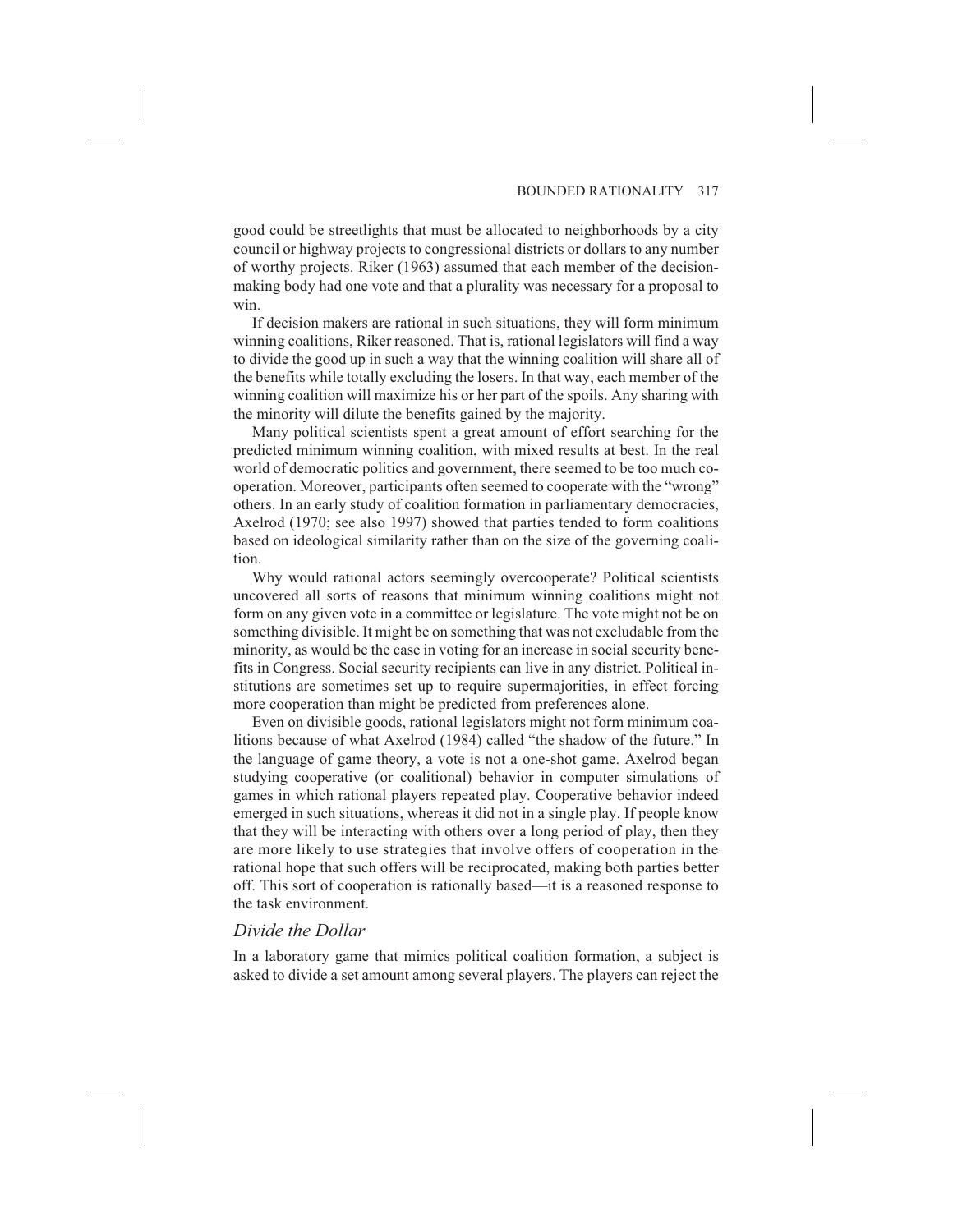offer, but they cannot modify it. This game, or a variant of it, has been played in laboratories many times. The inevitable result is that leaders give away too much of the spoils. They generally do not divide the results equally, but they do share too much. Remember that this is a one-shot game; there is no repeated play. The leader will not see these people again. (Repeated play and knowing the participants cause leaders to share even more.)

In contrast to the process limitations discussed earlier in this paper, however, the limitations here are not that the leader was unable to do the necessary calculations or attend to the relevant factors. In the simplest form of this game, the ultimatum game, consisting of only two players (proposer and responder), the same results hold. The typical offer to the responder is 30–40% of the total. Even when the responder cannot reject the offer (the "dictator" game), the proposer offers more than predicted.(See Camerer & Thaler 1995 for a nontechnical review of these findings.)

These games, which are not affected by the size of the reward but do seem to be affected somewhat by cultural differences, illustrate major deviations from strict self-centered rationality. Heuristic decision making took over, but this was not a heuristic that served as an informational shortcut. I term these and other similar heuristics substantive, because the heuristic directly affects the decisional outcome.

# CONCLUSIONS: RATIONAL CHOICE AS TASK ENVIRONMENT

Political decision makers are invariably intendedly rational; they are goaldirected and intend to pursue those goals rationally. They do not always succeed. I have detailed an approach to political choice that has three components: (*a*) the task environment, (*b*) the problem space constructed by the decision maker, and (*c*) the limits imposed by the cognitive/emotional architecture of human decision makers.

The behavior of a fully rational decision maker would be completely determined by the task environment. If we know the environment and the goals of the decision maker, then we may deduce the decision maker's actions. If, however, the decision maker intends to be rational but may fail, then we will need to know something about the cognitive and emotional architecture of the decision maker.

This conception of decision making leads to two important hypotheses:

1. In relatively fixed task environments, such as asset markets and elections, observed behavior (*B*) of actors may be divided into two mutually exclusive and exhaustive categories: rational goal attainment (*G*) and limited rationality (*L*). This leads to the fundamental equation for fixed task environments,  $B = G + L$ .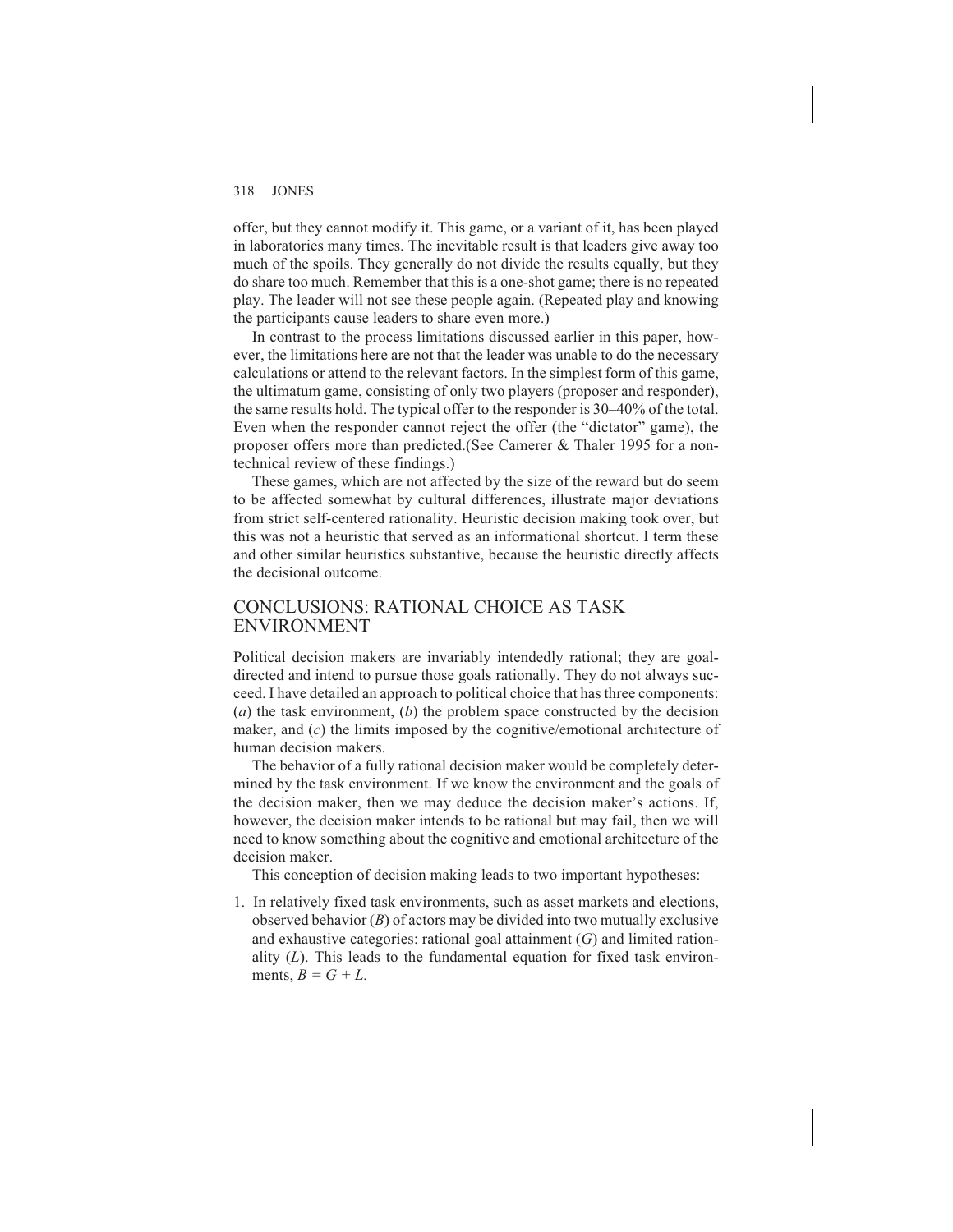2. In uncertain, ambiguous, or contradictory task environments, behavior is a function of goals, processing limits, and the connection between the decision maker's problem space and the task environment (objectively characterized). In this far more complex situation, problem-space representations may interact nonlinearly with goals and processing limits.

The strategy I have suggested here is to divide these two separate situations for analytical purposes and treat them separately. In relatively fixed task environments, we should be able to divide behavior into adaptive, goal-oriented behavior and behavior that is a consequence of processing limits, and we should be able to measure the deviation. I have offered a first cut at such a strategy above for outcome distributions from structured institutional settings. Having so divided outcome behavior, we might want to reexamine the internal workings of such institutions—in effect, to trace the processes that lead to the outcomes of interest.

> **Visit the** *Annual Reviews home page* **at http://www.AnnualReviews.org.**

#### *Literature Cited*

- Aldrich J. 1995. *Why Parties?* Chicago: Univ. Chicago Press
- Anton T. 1966. *The Politics of State Expenditures in Illinois.* Urbana: Univ. Ill. Press
- Axelrod R. 1970. *Conflict of Interest.* Chicago: Markham
- Axelrod R. 1984. *The Evolution of Cooperation.* New York: Basic Books
- Axelrod R. 1997. *The Complexity of Cooperation.* Princeton, NJ: Princeton Univ. Press
- Baumgartner FR, Jones BD. 1993. *Agendas and Instability in American Politics.* Chicago: Univ. Chicago Press
- Becker GS. 1976. *The Economic Approach to Human Behavior.* Chicago: Univ. Chicago Press
- Camerer CF. 1998. Behavioral economics and nonrational organizational decision making. See Halpern & Stern 1998a, pp. 53–77
- Camerer CF, Thaler RF. 1995. Ultimatums, dictators and manners. *J. Econ. Perspect.* 9:209–19
- Campbell JY, Lo AW, MacKinlay AC. 1997. *The Econometrics of Financial Markets*. Princeton, NJ: Princeton Univ. Press
- Chisholm D. 1995. Problem-solving and institutional design. *J. Public Admin. Res. Theory* 5:451–91
- Cobb R, Elder C. 1972. *Participation in American Politics.* Baltimore, MD: John Hopkins Univ. Press
- Cohen M, March JG, Olsen J. 1972. A garbage can model of organizational choice. *Admin. Sci. Q.* 17:1–25
- Crecine JP. 1969. *Government Problem-Solving: a Computer Simulation of Government Budgeting.* Chicago: Rand McNally
- Cyert RM, March JG. 1963. *A Behavioral Theory of the Firm.* Englewood Cliffs, NJ: Prentice Hall
- Davis OA, Dempster MAH, Wildavsky A. 1966. A theory of the budget process. *Am. Polit. Sci. Rev.* 60:529–47
- Davis OA, Dempster MAH, Wildavsky A. 1974. Towards a predictive theory of government expenditure: US domestic appropriations. *Br. J. Polit. Sci.* 4:419–52
- Dodd LC. 1994. Political learning and political change: understanding development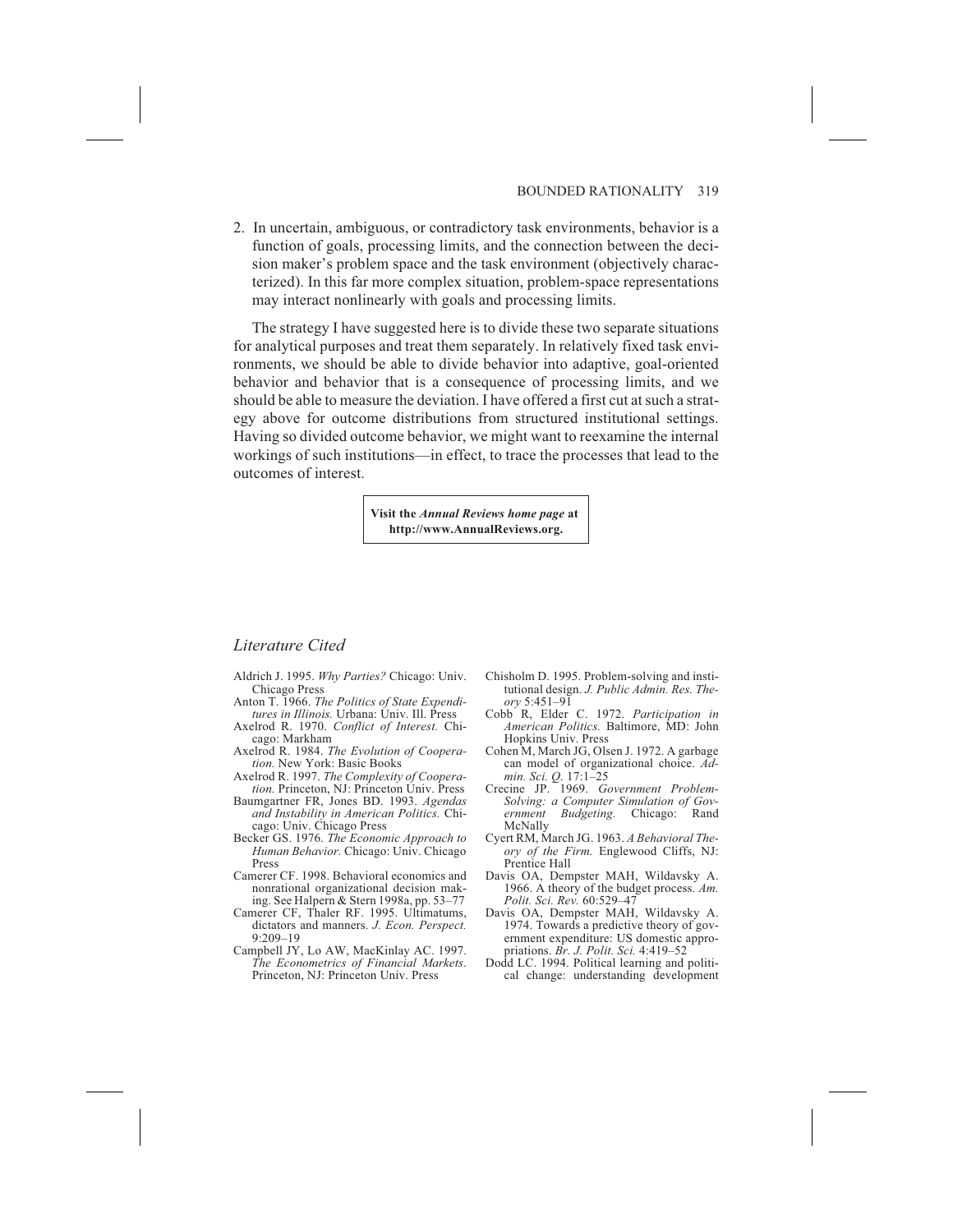across time. In *The Dynamics of American Politics*, ed. LC Dodd, C Jilson, pp. 331–64. Boulder, CO: Westview

- Downs A. 1957. *An Economic Theory of Democracy.* New York: Harper & Row
- Downs A. 1993. The origins of an economic theory of democracy. In *Information, Participation, and Choice*, ed. B Groffman, pp. 197–99. Ann Arbor: Univ. Mich. Press
- Edwards W. 1968. Conservatism in human information processing. See Kleinmuntz 1968, pp. 17–52
- Fama E. 1965. The behavior of stock market prices. *J. Business* 12:34–105
- Farnham B. 1994. *Avoiding Losses, Taking Risks.* Ann Arbor: Univ. Mich. Press
- Fenno R. 1966. *The Power of the Purse: Appropriations Politics in Congress.* Boston: Little, Brown
- Ferejohn J, Kuklinski J, eds. 1990. *Information and the Democratic Process.* Urbana: Univ. Ill. Press
- Gerber A, Green DP. 1998. Rational learning and partisan attitudes. *Am. J. Polit. Sci.* 42:794–818
- Gist JR. 1982. "Stability" and "competition" in budgetary theory. *Am. Polit. Sci. Rev.* 76:859–72
- Green DP, Shapiro I. 1994. *Pathologies of Rational Choice Theory.* New Haven, CT: Yale Univ. Press
- Halpern J, Stern R. 1998a. *Debating Rational*ity. Ithaca, NY: Cornell Univ. Press
- Halpern J, Stern R. 1998b. Beneath the social science debate: economic and social notions of rationality. See Halpern & Stern 1998, pp. 1–20
- Hinich M, Munger M. 1994. *Ideology and the Theory of Political Choice.* Ann Arbor: Univ. Mich. Press
- Iyengar S. 1990. Shortcuts to political knowledge: selective attention and the accessibility bias. In *Information and the Democratic Process*, ed. J Ferejohn, J Kuklinski, pp. 160–85. Urbana: Univ. Ill. Press
- Jones BD. 1980. *Service Delivery in the City: Citizen Demand and Bureaucratic Rules*. New York: Longman
- Jones BD. 1985. *Governing Buildings and Building Government. A New Perspective on the Old Party*. University: Univ. Ala. Press
- Jones BD. 1994. *Reconceiving Decision-Making in Democratic Politics.* Chicago: Univ. Chicago Press
- Jones BD. 1996. *Attributes, alternatives, and the flow of ideas: information processing in politics.* Presented at Annu. Meet. Am. Polit. Sci. Assoc., San Francisco
- Jones BD. 1999. Bounded rationality, political institutions, and the analysis of outcomes.

In *Competition and Cooperation: Conversations with Nobelists about Economics and Political Science*, ed. J Alt, M Levi, E Ostrom. New York: Russell Sage Found. In press

- Jones BD, Bachelor L. 1994. *The Sustaining Hand*. Lawrence: Univ. Press Kans. 2nd ed.
- Jones BD, Baumgartner FR, True JL. 1996. *The shape of change: punctuations and stability in U.S. budgeting, 1947–94.* Presented at Annu. Meet. Midwest Polit. Sci. Assoc., Chicago
- Jones BD, Baumgartner FR, True JL. 1998. Policy punctuations: US budget authority, 1947–1995. *J. Polit.* 60:1–33
- Jones BD, True JL, Baumgartner FR. 1997. Does incrementalism stem from political consensus or from international gridlock? *Am. J. Polit. Sci.* 41:1319–39
- Kagel J, Battalio R, Green L. 1995. *Economic Choice Theory.* New York: Cambridge Univ. Press
- Kagel J, Levin D. 1986. The winner's curse and public information in common value auctions. *Am. Econ. Rev.* 76:894–920
- Kahneman D, Tversky A. 1983. Choices, values, and frames. *Am. Psychol.* 39:341–50
- Kahneman D, Tversky A. 1985. Prospect theory: an analysis of decision-making under risk. *Econometrica* 47:263–91
- Kingdon J. 1996. *Agendas, Alternatives, and Public Policies.* Boston: Little, Brown. 2nd ed.
- Kleinmuntz B, ed. 1968. *Formal Representation of Human Judgment*. New York: Wiley
- Levy F. 1974. *Urban Outcomes: Schools, Streets, and Libraries.* Berkeley: Univ. Calif. Press
- Levy JS. 1997. Prospect theory, rational choice, and international relations. *Int. Stud. Q.* 41:87–112
- Lindblom CE. 1959. The science of muddling through. *Public Admin. Rev.* 19:79–88
- Lounamaa PH, March JG. 1985. Adaptive coordination of a learning team. *Manage. Sci.* 33:107–23
- Lupia A, McCubbins M. 1998. *The Democratic Dilemma.* Cambridge, UK: Cambridge Univ. Press
- Lux T. 1995. Herd behaviour, bubbles and crashes. *Econ. J.* 105:881–96
- Lux T. 1998. The socio-economic dynamics of speculative markets. *J. Econ. Behav. Org.* 33:145–65
- March J. 1978. Bounded rationality, ambiguity, and the engineering of choice. *Bell J. Econ.* 9:578–608
- March JG. 1994. *A Primer on Decision-Making*. New York: Free